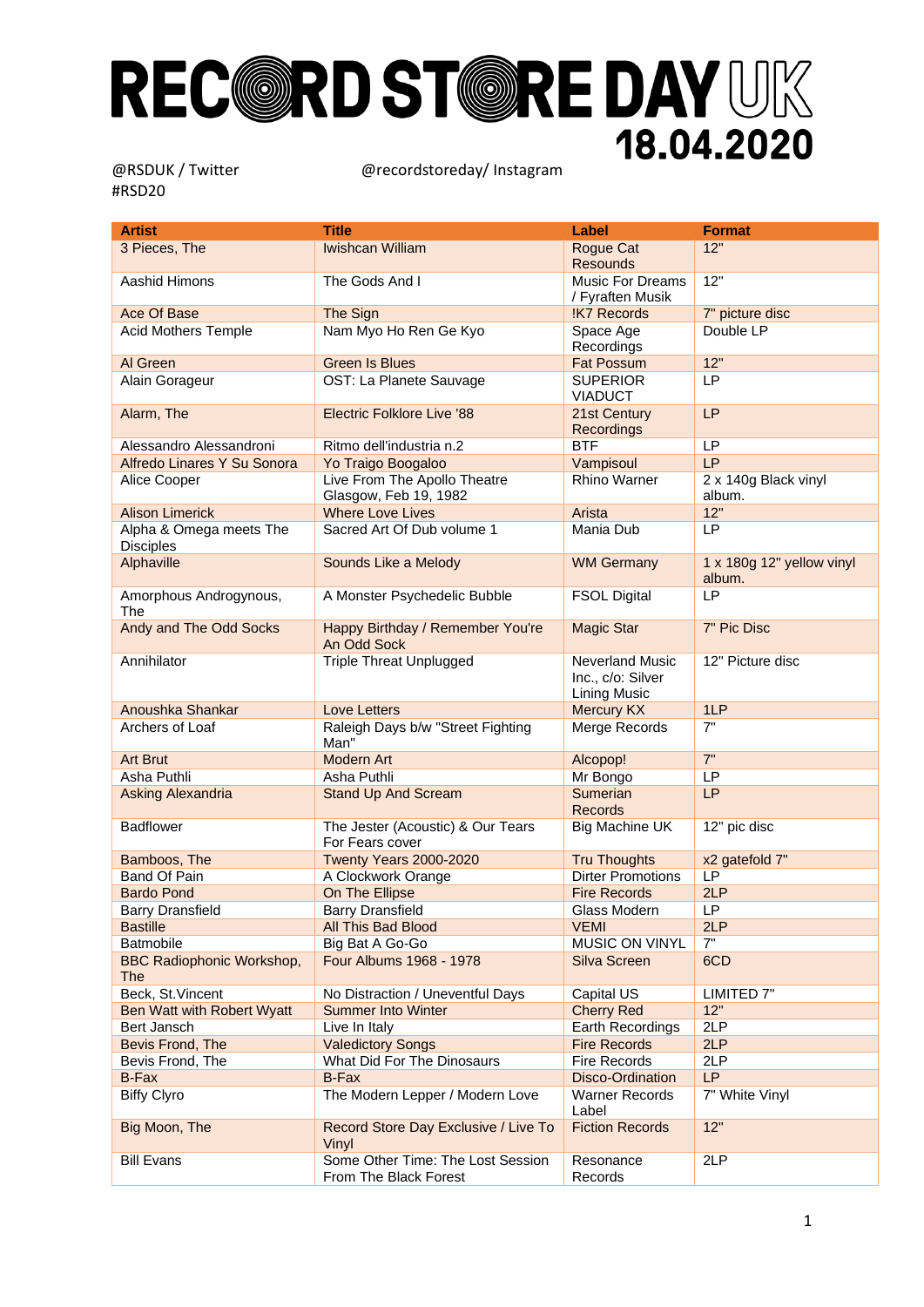| <b>Black Honey</b>                                                    | Corrine                                                          | <b>Black Honey</b>                                                      | 12"                                   |
|-----------------------------------------------------------------------|------------------------------------------------------------------|-------------------------------------------------------------------------|---------------------------------------|
| Black Keys, The                                                       | Let's Rock                                                       | Nonesuch                                                                | 2x Black LP                           |
| <b>Black Lips feat.Kesha</b>                                          | They's A Person Of The World                                     | <b>Fire Records</b>                                                     | 7"                                    |
| <b>Black Sabbath</b>                                                  | Evil Woman / Wicked World &                                      | BMG                                                                     | Double 7" Picture Disc                |
|                                                                       | Paranoid / The Wizard                                            |                                                                         |                                       |
| <b>Blanck Mass</b>                                                    | <b>Blanck Mass</b>                                               | <b>Sacred Bones</b>                                                     | 2xLP                                  |
| <b>Blaze Foley</b>                                                    | Live at the Austin Outhouse                                      | End of an<br>Ear/Lost Art<br>Records                                    | $LP + 7"$                             |
| <b>BMX Bandits</b>                                                    | C86                                                              | <b>Glass Modern</b>                                                     | <b>Yellow LP</b>                      |
| <b>Bob James</b>                                                      | Once Upon A Time: The Lost 1965<br>New York Studio Sessions      | Resonance<br>Records                                                    | <b>LP</b>                             |
| <b>Bob Marley</b>                                                     | <b>Redemption Song</b>                                           | <b>UMC</b>                                                              | 12" Clear colour                      |
| <b>Bob Mould</b>                                                      | Circle Of Friends                                                | <b>Demon Records</b>                                                    | 2LP x 180G Clear<br>heavyweight vinyl |
| <b>Bobby Moore / Sweet Music</b>                                      | (Call Me Your) Anything Man / I Get<br>Lifted                    | <b>Soul Brother</b><br><b>Records</b>                                   | 12"                                   |
| <b>Bobby Parker</b>                                                   | Soul Of The Blues                                                | Rhythm And<br><b>Blues</b>                                              | LP                                    |
| <b>Boys Next Door, The</b>                                            | Door, Door                                                       | <b>Rhino Australia</b>                                                  | <b>1LP - RED VINYL</b>                |
| <b>Brandi Carlile</b>                                                 | Black Hole Sun / Searching With My<br>Good Eye Closed            | Elektra                                                                 | 12" etched                            |
| <b>Brian Eno</b>                                                      | Rams: Original Soundtrack Album                                  | <b>UMC/UMC</b>                                                          | <b>1LP White Vinyl</b>                |
| <b>Britney Spears</b>                                                 | Oops! I Did It Again                                             | Legacy                                                                  | LP Vinyl                              |
| <b>Broken Bones</b>                                                   | <b>Dem Bones</b>                                                 | Fall Out/Jungle                                                         | LP                                    |
| Caribou                                                               | Swim (10th Anniversary Edition)                                  | City Slang                                                              | 2LP                                   |
| <b>Carl Perkins</b>                                                   | Live In Paris - The Last European<br>Concert (Blue Vinyl)        | L.M.L.R.                                                                | <b>DLP</b>                            |
| Carter The Unstoppable Sex<br>Machine                                 | 1992: The Love Album                                             | Chrysalis Records                                                       | LP Pic Disc                           |
| <b>Cat Stevens</b>                                                    | <b>But I Might Die Tonight</b>                                   | UMC / Island                                                            | 7" Single - light blue                |
| Charlatans UK, The                                                    | The Charlatans UK v. The Chemical<br><b>Brothers</b>             | Beggars Banquet                                                         | LP 12" Transparent Yellow<br>Vinyl    |
| Charlatans, The                                                       | Live It Like You Love It                                         | <b>UMC/Island</b>                                                       | <b>2LP Transparent Orange</b>         |
| <b>Charles Mingus</b>                                                 | Mingus Ah Um Redux                                               | Get On Down                                                             | 2LP                                   |
| Charli XCX                                                            | Vroom Vroom                                                      | Atlantic                                                                | 1 x 140gm Coloured Vinyl              |
| <b>Charlie Parker</b>                                                 | Jazz At Midnight: Live at the Howard<br>Theatre                  | <b>UMe/Blue Note</b>                                                    | 1 LP color                            |
| <b>Charly Coombes</b>                                                 | All In The End Is Harvest                                        | <b>Finyl Vinyl</b>                                                      | <b>LP</b>                             |
| <b>Cheap Trick</b>                                                    | Out To Get You! Live 1977                                        | Legacy                                                                  | x2 LP Vinyl                           |
| <b>Chemical Brothers, The</b>                                         | Surrender                                                        | <b>VEMI</b>                                                             | 12"                                   |
| <b>Cherry Ghost</b>                                                   | Beneath This Burning Shoreline                                   | Heavenly<br>Recordings                                                  | 12"                                   |
| <b>Cherry Ghost</b>                                                   | Live at The Trades Club, Hebden<br>Bridge - January 25 2015.     | Heavenly<br><b>Recordings</b>                                           | 12" Double Vinyl                      |
| <b>Chet Baker</b>                                                     | Mr.B.                                                            | <b>Tidal Waves</b><br>Music                                             | LP                                    |
| <b>Chris Smither</b>                                                  | More From The Levee                                              | <b>Signature Sounds</b>                                                 | LP                                    |
| Christine and the Queens                                              | La Vita Nuova: Sequences 2 et 3                                  | <b>Because Music</b>                                                    | $Z$ "                                 |
| <b>Christy Moore</b>                                                  | Prosperous                                                       | <b>Tara Music</b><br>(division of<br><b>Universal Music</b><br>Ireland) | <b>LP</b>                             |
| <b>Chuck Mosley</b>                                                   | First Hellos And Last Goodbyes                                   | blocGLOBAL                                                              | LP                                    |
| Church, The                                                           | <b>Gold Afternoon Fix</b>                                        | <b>Real Gone Music</b>                                                  | LP                                    |
| Cinematic Orchestra with the<br>London Metropolitan<br>Orchestra, The | The Crimson Wing - Mystery of The<br>Flamingoes - Coloured Vinyl | <b>Disney</b>                                                           | 2LP Pink Vinyl                        |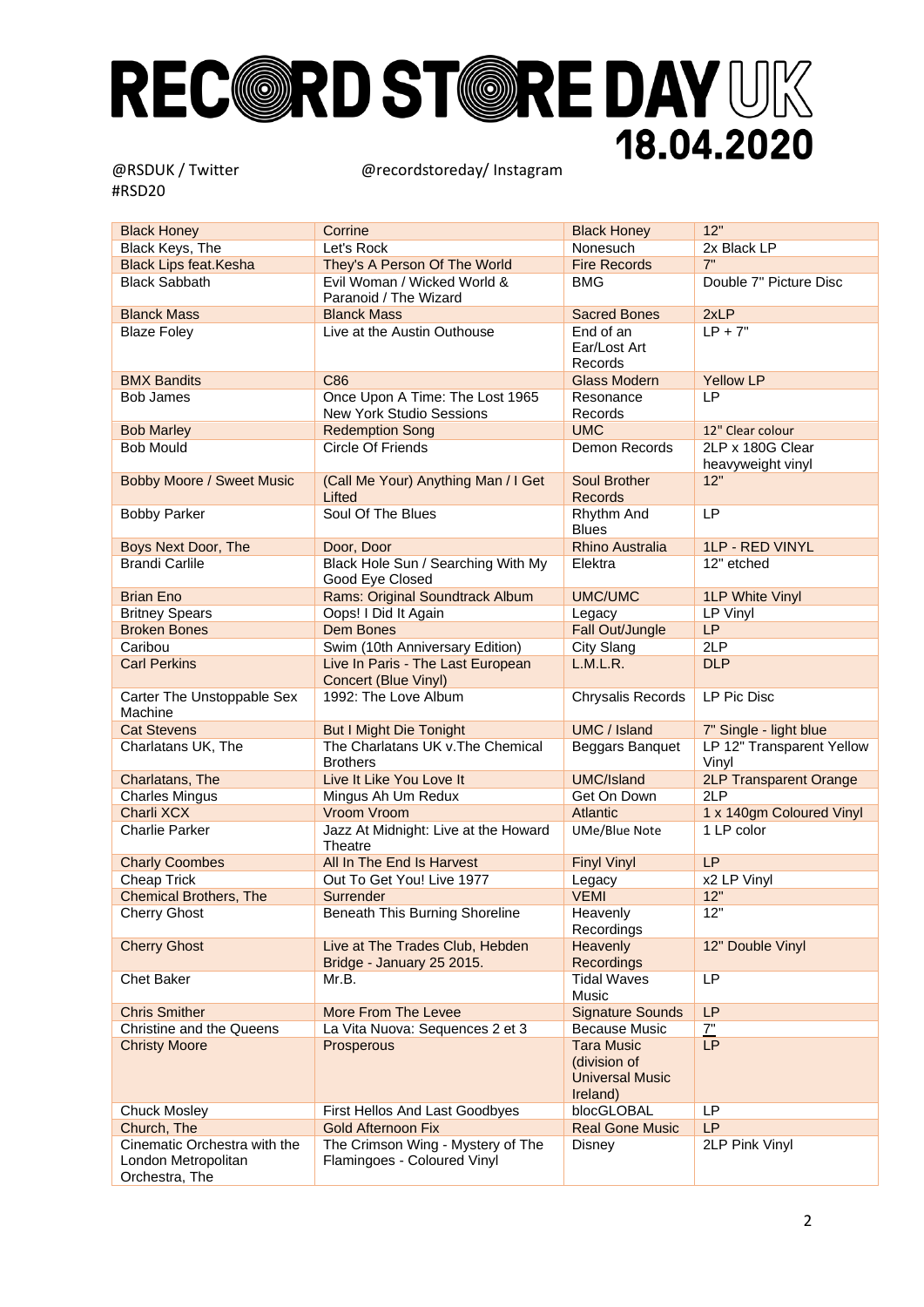| <b>Clint Eastwood &amp; General</b><br>Saint          | Stop That Train / Stop That Train b/w<br><b>Talk About Run</b>                                             | Greensleeves<br><b>Records</b>                              | 7 -Inch glow in the dark<br>disc                 |
|-------------------------------------------------------|------------------------------------------------------------------------------------------------------------|-------------------------------------------------------------|--------------------------------------------------|
| Clutch                                                | The Obelisk                                                                                                | Weathermakers                                               | 17LP + Slipmat + Signed<br>Art Print Box Set     |
| <b>Comet Is Coming</b>                                | Imminent                                                                                                   | Decca                                                       | 2 track 12"                                      |
| Corb Lund                                             | Cover Your Tracks EP                                                                                       | New West<br>Records                                         | 12" EP                                           |
| <b>Corporation Of One</b>                             | So Where Are You / The Real Life                                                                           | Smokin'                                                     | 12"                                              |
| Cradle                                                | The History                                                                                                | Modern Harmonic                                             | LP                                               |
| <b>Craig Finn</b>                                     | <b>All These Perfect Crosses</b>                                                                           | Partisan                                                    | LPx <sub>2</sub>                                 |
| Cure, The                                             | <b>Bloodflowers</b>                                                                                        | UMC/Polydor                                                 | 2LP Pic Disc                                     |
| Cure, The                                             | <b>Seventeen Seconds</b>                                                                                   | <b>UMC/Polydor</b>                                          | <b>1LP Picture Disc</b>                          |
| Cybotron                                              | Colossus                                                                                                   | <b>Dual Planet</b>                                          | LP                                               |
| Czarface                                              | <b>Czarface &amp; The Return Of Metal</b><br>Face                                                          | <b>Silver Age</b>                                           | LP + Comic Book                                  |
| Dalvanius and the<br>Fascinations / Golden<br>Harvest | Voodoo Lady / I Need Your Love                                                                             | <b>WARM</b>                                                 | 7 inch                                           |
| <b>Damaged Bug</b>                                    | <b>Bug On Yonkers</b>                                                                                      | <b>Castle Face</b>                                          | LP                                               |
| Damien Jurado                                         | Birds Tricked Into The Trees / From<br>Devils To Davis                                                     | Loose                                                       | 7"                                               |
| Daniel Johnston                                       | The End Is Never Really Over                                                                               | Feraltone                                                   | <b>LP Boxset</b>                                 |
| Dave Davies                                           | Rock Bottom: Live at the Bottom Line<br>(Remastered 20th Anniversary<br>Limited Edition, Red & Silver 2LP) | Green Amp<br>Records / Red<br><b>River</b><br>Entertainment | 12" 2LP, 180g, one red<br>disc & one silver disc |
| <b>David Bowie</b>                                    | ChangesNowBowie                                                                                            | Parlophone                                                  | 1LP, single sleeve with full<br>colour inner.    |
| David Bowie                                           | ChangesNowBowie                                                                                            | Parlophone                                                  | 1CD Digipack                                     |
| <b>David Bowie</b>                                    | I'm Only Dancing (The Soul Tour '74)<br>(STRICTLY CONFIDENTIAL)                                            | Parlophone                                                  | 2LP widespine 2 inner<br>sleeves.                |
| David Bowie                                           | I'm Only Dancing (The Soul Tour '74)<br>(STRICTLY CONFIDENTIAL)                                            | Parlophone                                                  | 2CD Digipack                                     |
| David Gray                                            | Please Forgive Me                                                                                          | <b>IHT RECORDS</b>                                          | 12"                                              |
| David Keenan                                          | Alchemy & Prose: Live Recordings                                                                           | Rubyworks                                                   | 12"                                              |
| Davy Graham                                           | The Holly Kaleidoscope                                                                                     | Decca                                                       | LP                                               |
| Declan McKenna                                        | Beautiful Faces / The Key To Life On<br>Earth                                                              | Columbia                                                    | 7" Transparent Purple<br>Vinyl                   |
| Def Leppard                                           | Rock N Roll Hall of Fame                                                                                   | <b>UMC/Virgin EMI</b>                                       | 1LP                                              |
| Denzel Curry                                          | Bulls On Parade / I Against I                                                                              | Loma Vista<br>Recordings                                    | 7" (double A side)                               |
| <b>Dermot Kennedy</b>                                 | <b>Without Feat</b>                                                                                        | <b>Island Records</b>                                       | LP Pic Disc                                      |
| Destiny's Child                                       | Say My Name                                                                                                | Legacy                                                      | 12" Vinyl                                        |
| Detroit Cobras, The                                   | <b>Feel Good</b>                                                                                           | <b>Wild Honey</b><br><b>Records</b>                         | 7" one side                                      |
| Devil's Witches                                       | Guns, Drugs and Filthy Pictures                                                                            | Majestic Mountain<br>Records                                | 10"                                              |
| Devon Sproule                                         | The Pink Noise                                                                                             | <b>Tin Angel</b><br>Records                                 | 12"                                              |
| Dinosaur Jr                                           | Swedish Fist (Live In Stockholm)                                                                           | Cherry Red                                                  | LP                                               |
| Dio                                                   | Annica                                                                                                     | <b>BMG / Niji</b><br>Entertainment                          | 12" picture disc                                 |
| Divina De Campo                                       | Decoded                                                                                                    | <b>PEG Records</b>                                          | 12"                                              |
| DJ Cam Quartet                                        | <b>The Essential</b>                                                                                       | <b>Attytude Records</b>                                     | <b>LP</b>                                        |
| D-Mob                                                 | We Call It Acieeed (Remixes)                                                                               | London Records                                              | 12"                                              |
| Doctor Who                                            | Doctor Who - The Massacre                                                                                  | <b>Demon Records</b>                                        | 2LP x 180g 'Parisian<br>Blaze' heavyweight Vinyl |
| Doctors Of Madness                                    | Dark Times                                                                                                 | Molecular Scream                                            | LP                                               |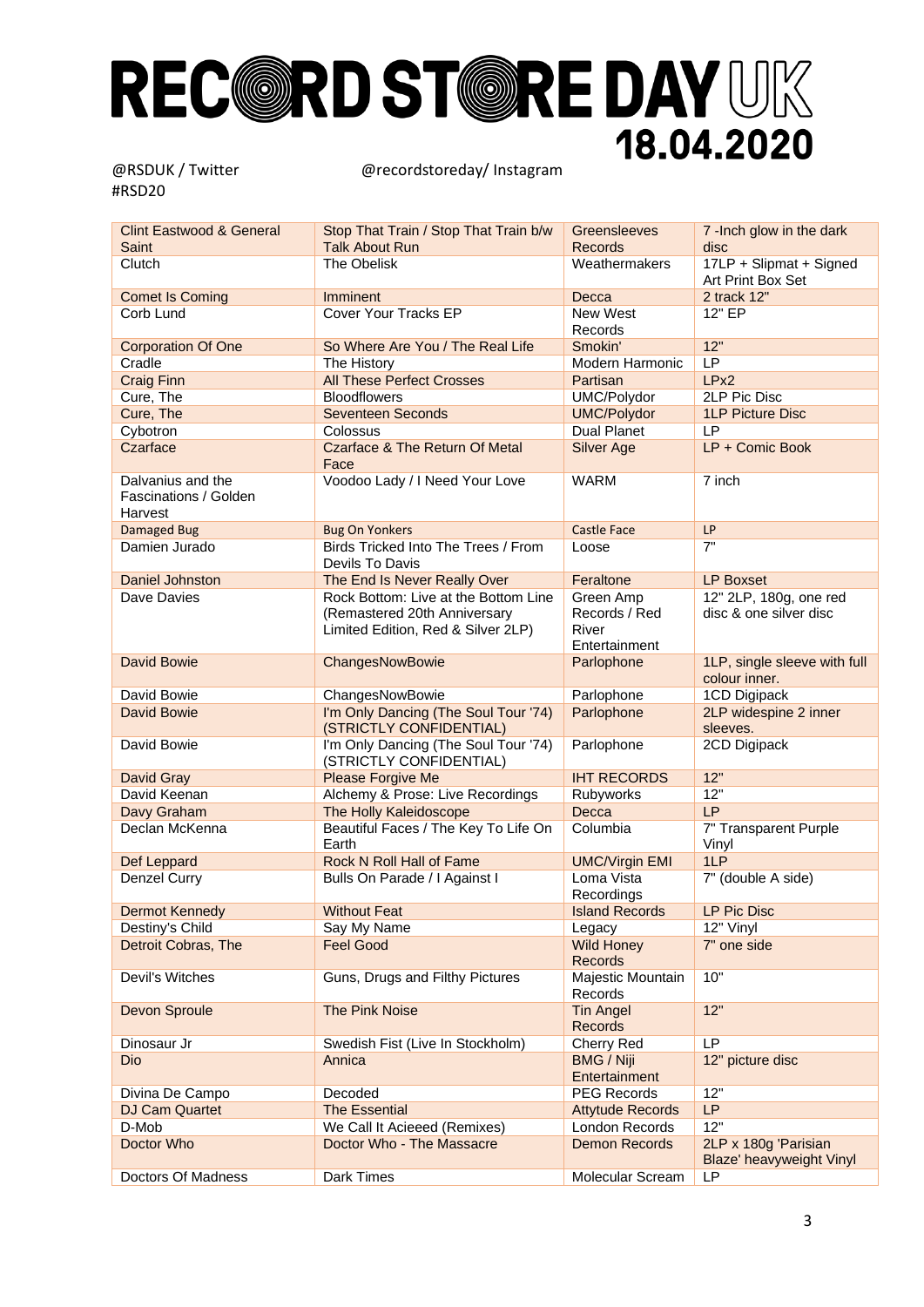| Don Shinn<br>Departures<br><b>SUNBEAM</b><br>LP / HAND NUMBERED<br>FLIPBACK SLEEVE / 7" /<br>12 PAGE BOOKLET<br>Don Shinn<br><b>Temples with Prophets</b><br><b>SUNBEAM</b><br>LP / HAND NUMBERED<br>FLIPBACK SLEEVE / 7" /<br><b>12 PAGE BOOKLET</b><br>Doors, The<br>The Soft Parade: Doors Only Mix<br><b>Rhino Elektra</b><br>1 x 180g 12" Black vinyl<br>album.<br><b>UMC</b><br>12" EP<br>Down N Outz<br><b>Magic Box</b><br>Remedies<br>LP<br>Dr.John<br>Get On Down<br><b>LP</b><br><b>Drew Mulholland</b><br><b>OST: Ness</b><br><b>Castles In Space</b><br>$2XLP + 7"$<br>Vini Reilly + Womad Live<br>Durutti Column<br><b>Factory Benelux</b><br><b>Idiot Savants</b><br><b>Demon Records</b><br>LP x 180g heavyweight<br>Durutti Column, The<br><b>White Vinyl</b><br>12" Black Vinyl<br>Ed Askew ft Trembling Bells<br>London<br>Tin Angel<br>Records<br>Eddie & the Hot Rods<br><b>Get Your Rocks Off</b><br>Jungle/Skydog<br>2xLP<br>Moochin' About<br>10"<br>Edith Sitwell/William Walton<br>Façade<br>12"<br>Lights<br>Polydor<br><b>Ellie Goulding</b><br>Elton John<br>Mercury/UMC<br>Elton John<br>2LP transparent purple<br>vinyl<br>The Rock & Roll Collection (Blue,<br>L.M.L.R.<br><b>LP</b><br><b>Elvis Presley</b><br>Red, Yellow, Green & Orange Vinyl)<br>Elvis Prohibited! (Glow In The Dark<br>L.M.L.R.<br><b>DLP</b><br><b>Elvis Presley</b><br>Blue & Red Vinyl)<br><b>Emerald Web</b><br>Valley of the Birds<br><b>Trading Places</b><br>LP<br>1LP - "flame" coloured<br>Live at Waterloo Concert Field,<br><b>BMG</b><br><b>Emerson Lake and Palmer</b><br>Stanhope, New Jersey 1992<br>vinyl<br>My Name Is / Bad Guys Always Die<br><b>USM</b><br>7" Vinyl<br>Eminem<br>?<br>Mute<br>12" EP - blue vinyl<br>Erasure<br>7"<br><b>Esplendor Geometrico</b><br>Necrosis En La Poya<br>Geometrik<br>Étienne Daho<br>Surf<br><b>WM France Back</b><br>12" colour vinyl album<br>Catalogue<br>7"<br><b>SUPERIOR</b><br>Ex, The<br>All Corpses Smell The Same<br><b>VIADUCT</b><br>2LP<br><b>Exit North</b><br>Book Of Romance And Dust<br><b>Exit North</b><br>Records<br>12"<br><b>Ezra Collective</b><br><b>Clash of the Galaxies</b><br><b>Enter The Jungle</b><br>2LP<br>Fall, The<br>[Austurbæjarbíó] - Reykjavík Live<br>Cherry Red<br>1983<br>Fall, The<br>Cerebral Caustic - 25th Anniversary<br><b>Demon Records</b><br>LP x 180g Bonkers<br>Edition<br>splatter-effect heavyweight<br>vinyl<br><b>Fallen Angels</b><br>Paradise Lost<br><b>SUNBEAM</b><br>DOUBLE LP / HAND<br>NUMBERED GATEFOLD<br>SLEEVE / BOOKLET /<br>REPRO A3 POSTER<br><b>Skint</b><br>12" - orange Vinyl<br><b>Fatboy Slim</b><br>Sunset (Bird Of Prey)<br>Feeder<br>Feeling A Moment<br>Echo<br>10" single - splatter vinyl<br>Fela's First - The Complete 1959<br>10"<br>Fela Ransome Kuti & his<br><b>Cadillac Records</b><br><b>Melodisc Session</b><br><b>Highlife Rakers</b><br>Feminine Complex, The<br>Livin' Love<br>Modern Harmonic<br>CD<br>LP<br>Feminine Complex, The<br>Livin' Love<br>Modern Harmonic<br><b>Field Music</b><br>Memphis<br>Double LP colour<br>Measure<br>Industries<br>LP<br>Fight<br>A Small Deadly Space<br><b>Real Gone Music</b> | Don Cherry | <b>Cherry Jam</b> | <b>Gearbox Records</b> | 10" |
|----------------------------------------------------------------------------------------------------------------------------------------------------------------------------------------------------------------------------------------------------------------------------------------------------------------------------------------------------------------------------------------------------------------------------------------------------------------------------------------------------------------------------------------------------------------------------------------------------------------------------------------------------------------------------------------------------------------------------------------------------------------------------------------------------------------------------------------------------------------------------------------------------------------------------------------------------------------------------------------------------------------------------------------------------------------------------------------------------------------------------------------------------------------------------------------------------------------------------------------------------------------------------------------------------------------------------------------------------------------------------------------------------------------------------------------------------------------------------------------------------------------------------------------------------------------------------------------------------------------------------------------------------------------------------------------------------------------------------------------------------------------------------------------------------------------------------------------------------------------------------------------------------------------------------------------------------------------------------------------------------------------------------------------------------------------------------------------------------------------------------------------------------------------------------------------------------------------------------------------------------------------------------------------------------------------------------------------------------------------------------------------------------------------------------------------------------------------------------------------------------------------------------------------------------------------------------------------------------------------------------------------------------------------------------------------------------------------------------------------------------------------------------------------------------------------------------------------------------------------------------------------------------------------------------------------------------------------------------------------------------------------------------------------------------------------------------------------------------------------------------------------------------------------------------------|------------|-------------------|------------------------|-----|
|                                                                                                                                                                                                                                                                                                                                                                                                                                                                                                                                                                                                                                                                                                                                                                                                                                                                                                                                                                                                                                                                                                                                                                                                                                                                                                                                                                                                                                                                                                                                                                                                                                                                                                                                                                                                                                                                                                                                                                                                                                                                                                                                                                                                                                                                                                                                                                                                                                                                                                                                                                                                                                                                                                                                                                                                                                                                                                                                                                                                                                                                                                                                                                                  |            |                   |                        |     |
|                                                                                                                                                                                                                                                                                                                                                                                                                                                                                                                                                                                                                                                                                                                                                                                                                                                                                                                                                                                                                                                                                                                                                                                                                                                                                                                                                                                                                                                                                                                                                                                                                                                                                                                                                                                                                                                                                                                                                                                                                                                                                                                                                                                                                                                                                                                                                                                                                                                                                                                                                                                                                                                                                                                                                                                                                                                                                                                                                                                                                                                                                                                                                                                  |            |                   |                        |     |
|                                                                                                                                                                                                                                                                                                                                                                                                                                                                                                                                                                                                                                                                                                                                                                                                                                                                                                                                                                                                                                                                                                                                                                                                                                                                                                                                                                                                                                                                                                                                                                                                                                                                                                                                                                                                                                                                                                                                                                                                                                                                                                                                                                                                                                                                                                                                                                                                                                                                                                                                                                                                                                                                                                                                                                                                                                                                                                                                                                                                                                                                                                                                                                                  |            |                   |                        |     |
|                                                                                                                                                                                                                                                                                                                                                                                                                                                                                                                                                                                                                                                                                                                                                                                                                                                                                                                                                                                                                                                                                                                                                                                                                                                                                                                                                                                                                                                                                                                                                                                                                                                                                                                                                                                                                                                                                                                                                                                                                                                                                                                                                                                                                                                                                                                                                                                                                                                                                                                                                                                                                                                                                                                                                                                                                                                                                                                                                                                                                                                                                                                                                                                  |            |                   |                        |     |
|                                                                                                                                                                                                                                                                                                                                                                                                                                                                                                                                                                                                                                                                                                                                                                                                                                                                                                                                                                                                                                                                                                                                                                                                                                                                                                                                                                                                                                                                                                                                                                                                                                                                                                                                                                                                                                                                                                                                                                                                                                                                                                                                                                                                                                                                                                                                                                                                                                                                                                                                                                                                                                                                                                                                                                                                                                                                                                                                                                                                                                                                                                                                                                                  |            |                   |                        |     |
|                                                                                                                                                                                                                                                                                                                                                                                                                                                                                                                                                                                                                                                                                                                                                                                                                                                                                                                                                                                                                                                                                                                                                                                                                                                                                                                                                                                                                                                                                                                                                                                                                                                                                                                                                                                                                                                                                                                                                                                                                                                                                                                                                                                                                                                                                                                                                                                                                                                                                                                                                                                                                                                                                                                                                                                                                                                                                                                                                                                                                                                                                                                                                                                  |            |                   |                        |     |
|                                                                                                                                                                                                                                                                                                                                                                                                                                                                                                                                                                                                                                                                                                                                                                                                                                                                                                                                                                                                                                                                                                                                                                                                                                                                                                                                                                                                                                                                                                                                                                                                                                                                                                                                                                                                                                                                                                                                                                                                                                                                                                                                                                                                                                                                                                                                                                                                                                                                                                                                                                                                                                                                                                                                                                                                                                                                                                                                                                                                                                                                                                                                                                                  |            |                   |                        |     |
|                                                                                                                                                                                                                                                                                                                                                                                                                                                                                                                                                                                                                                                                                                                                                                                                                                                                                                                                                                                                                                                                                                                                                                                                                                                                                                                                                                                                                                                                                                                                                                                                                                                                                                                                                                                                                                                                                                                                                                                                                                                                                                                                                                                                                                                                                                                                                                                                                                                                                                                                                                                                                                                                                                                                                                                                                                                                                                                                                                                                                                                                                                                                                                                  |            |                   |                        |     |
|                                                                                                                                                                                                                                                                                                                                                                                                                                                                                                                                                                                                                                                                                                                                                                                                                                                                                                                                                                                                                                                                                                                                                                                                                                                                                                                                                                                                                                                                                                                                                                                                                                                                                                                                                                                                                                                                                                                                                                                                                                                                                                                                                                                                                                                                                                                                                                                                                                                                                                                                                                                                                                                                                                                                                                                                                                                                                                                                                                                                                                                                                                                                                                                  |            |                   |                        |     |
|                                                                                                                                                                                                                                                                                                                                                                                                                                                                                                                                                                                                                                                                                                                                                                                                                                                                                                                                                                                                                                                                                                                                                                                                                                                                                                                                                                                                                                                                                                                                                                                                                                                                                                                                                                                                                                                                                                                                                                                                                                                                                                                                                                                                                                                                                                                                                                                                                                                                                                                                                                                                                                                                                                                                                                                                                                                                                                                                                                                                                                                                                                                                                                                  |            |                   |                        |     |
|                                                                                                                                                                                                                                                                                                                                                                                                                                                                                                                                                                                                                                                                                                                                                                                                                                                                                                                                                                                                                                                                                                                                                                                                                                                                                                                                                                                                                                                                                                                                                                                                                                                                                                                                                                                                                                                                                                                                                                                                                                                                                                                                                                                                                                                                                                                                                                                                                                                                                                                                                                                                                                                                                                                                                                                                                                                                                                                                                                                                                                                                                                                                                                                  |            |                   |                        |     |
|                                                                                                                                                                                                                                                                                                                                                                                                                                                                                                                                                                                                                                                                                                                                                                                                                                                                                                                                                                                                                                                                                                                                                                                                                                                                                                                                                                                                                                                                                                                                                                                                                                                                                                                                                                                                                                                                                                                                                                                                                                                                                                                                                                                                                                                                                                                                                                                                                                                                                                                                                                                                                                                                                                                                                                                                                                                                                                                                                                                                                                                                                                                                                                                  |            |                   |                        |     |
|                                                                                                                                                                                                                                                                                                                                                                                                                                                                                                                                                                                                                                                                                                                                                                                                                                                                                                                                                                                                                                                                                                                                                                                                                                                                                                                                                                                                                                                                                                                                                                                                                                                                                                                                                                                                                                                                                                                                                                                                                                                                                                                                                                                                                                                                                                                                                                                                                                                                                                                                                                                                                                                                                                                                                                                                                                                                                                                                                                                                                                                                                                                                                                                  |            |                   |                        |     |
|                                                                                                                                                                                                                                                                                                                                                                                                                                                                                                                                                                                                                                                                                                                                                                                                                                                                                                                                                                                                                                                                                                                                                                                                                                                                                                                                                                                                                                                                                                                                                                                                                                                                                                                                                                                                                                                                                                                                                                                                                                                                                                                                                                                                                                                                                                                                                                                                                                                                                                                                                                                                                                                                                                                                                                                                                                                                                                                                                                                                                                                                                                                                                                                  |            |                   |                        |     |
|                                                                                                                                                                                                                                                                                                                                                                                                                                                                                                                                                                                                                                                                                                                                                                                                                                                                                                                                                                                                                                                                                                                                                                                                                                                                                                                                                                                                                                                                                                                                                                                                                                                                                                                                                                                                                                                                                                                                                                                                                                                                                                                                                                                                                                                                                                                                                                                                                                                                                                                                                                                                                                                                                                                                                                                                                                                                                                                                                                                                                                                                                                                                                                                  |            |                   |                        |     |
|                                                                                                                                                                                                                                                                                                                                                                                                                                                                                                                                                                                                                                                                                                                                                                                                                                                                                                                                                                                                                                                                                                                                                                                                                                                                                                                                                                                                                                                                                                                                                                                                                                                                                                                                                                                                                                                                                                                                                                                                                                                                                                                                                                                                                                                                                                                                                                                                                                                                                                                                                                                                                                                                                                                                                                                                                                                                                                                                                                                                                                                                                                                                                                                  |            |                   |                        |     |
|                                                                                                                                                                                                                                                                                                                                                                                                                                                                                                                                                                                                                                                                                                                                                                                                                                                                                                                                                                                                                                                                                                                                                                                                                                                                                                                                                                                                                                                                                                                                                                                                                                                                                                                                                                                                                                                                                                                                                                                                                                                                                                                                                                                                                                                                                                                                                                                                                                                                                                                                                                                                                                                                                                                                                                                                                                                                                                                                                                                                                                                                                                                                                                                  |            |                   |                        |     |
|                                                                                                                                                                                                                                                                                                                                                                                                                                                                                                                                                                                                                                                                                                                                                                                                                                                                                                                                                                                                                                                                                                                                                                                                                                                                                                                                                                                                                                                                                                                                                                                                                                                                                                                                                                                                                                                                                                                                                                                                                                                                                                                                                                                                                                                                                                                                                                                                                                                                                                                                                                                                                                                                                                                                                                                                                                                                                                                                                                                                                                                                                                                                                                                  |            |                   |                        |     |
|                                                                                                                                                                                                                                                                                                                                                                                                                                                                                                                                                                                                                                                                                                                                                                                                                                                                                                                                                                                                                                                                                                                                                                                                                                                                                                                                                                                                                                                                                                                                                                                                                                                                                                                                                                                                                                                                                                                                                                                                                                                                                                                                                                                                                                                                                                                                                                                                                                                                                                                                                                                                                                                                                                                                                                                                                                                                                                                                                                                                                                                                                                                                                                                  |            |                   |                        |     |
|                                                                                                                                                                                                                                                                                                                                                                                                                                                                                                                                                                                                                                                                                                                                                                                                                                                                                                                                                                                                                                                                                                                                                                                                                                                                                                                                                                                                                                                                                                                                                                                                                                                                                                                                                                                                                                                                                                                                                                                                                                                                                                                                                                                                                                                                                                                                                                                                                                                                                                                                                                                                                                                                                                                                                                                                                                                                                                                                                                                                                                                                                                                                                                                  |            |                   |                        |     |
|                                                                                                                                                                                                                                                                                                                                                                                                                                                                                                                                                                                                                                                                                                                                                                                                                                                                                                                                                                                                                                                                                                                                                                                                                                                                                                                                                                                                                                                                                                                                                                                                                                                                                                                                                                                                                                                                                                                                                                                                                                                                                                                                                                                                                                                                                                                                                                                                                                                                                                                                                                                                                                                                                                                                                                                                                                                                                                                                                                                                                                                                                                                                                                                  |            |                   |                        |     |
|                                                                                                                                                                                                                                                                                                                                                                                                                                                                                                                                                                                                                                                                                                                                                                                                                                                                                                                                                                                                                                                                                                                                                                                                                                                                                                                                                                                                                                                                                                                                                                                                                                                                                                                                                                                                                                                                                                                                                                                                                                                                                                                                                                                                                                                                                                                                                                                                                                                                                                                                                                                                                                                                                                                                                                                                                                                                                                                                                                                                                                                                                                                                                                                  |            |                   |                        |     |
|                                                                                                                                                                                                                                                                                                                                                                                                                                                                                                                                                                                                                                                                                                                                                                                                                                                                                                                                                                                                                                                                                                                                                                                                                                                                                                                                                                                                                                                                                                                                                                                                                                                                                                                                                                                                                                                                                                                                                                                                                                                                                                                                                                                                                                                                                                                                                                                                                                                                                                                                                                                                                                                                                                                                                                                                                                                                                                                                                                                                                                                                                                                                                                                  |            |                   |                        |     |
|                                                                                                                                                                                                                                                                                                                                                                                                                                                                                                                                                                                                                                                                                                                                                                                                                                                                                                                                                                                                                                                                                                                                                                                                                                                                                                                                                                                                                                                                                                                                                                                                                                                                                                                                                                                                                                                                                                                                                                                                                                                                                                                                                                                                                                                                                                                                                                                                                                                                                                                                                                                                                                                                                                                                                                                                                                                                                                                                                                                                                                                                                                                                                                                  |            |                   |                        |     |
|                                                                                                                                                                                                                                                                                                                                                                                                                                                                                                                                                                                                                                                                                                                                                                                                                                                                                                                                                                                                                                                                                                                                                                                                                                                                                                                                                                                                                                                                                                                                                                                                                                                                                                                                                                                                                                                                                                                                                                                                                                                                                                                                                                                                                                                                                                                                                                                                                                                                                                                                                                                                                                                                                                                                                                                                                                                                                                                                                                                                                                                                                                                                                                                  |            |                   |                        |     |
|                                                                                                                                                                                                                                                                                                                                                                                                                                                                                                                                                                                                                                                                                                                                                                                                                                                                                                                                                                                                                                                                                                                                                                                                                                                                                                                                                                                                                                                                                                                                                                                                                                                                                                                                                                                                                                                                                                                                                                                                                                                                                                                                                                                                                                                                                                                                                                                                                                                                                                                                                                                                                                                                                                                                                                                                                                                                                                                                                                                                                                                                                                                                                                                  |            |                   |                        |     |
|                                                                                                                                                                                                                                                                                                                                                                                                                                                                                                                                                                                                                                                                                                                                                                                                                                                                                                                                                                                                                                                                                                                                                                                                                                                                                                                                                                                                                                                                                                                                                                                                                                                                                                                                                                                                                                                                                                                                                                                                                                                                                                                                                                                                                                                                                                                                                                                                                                                                                                                                                                                                                                                                                                                                                                                                                                                                                                                                                                                                                                                                                                                                                                                  |            |                   |                        |     |
|                                                                                                                                                                                                                                                                                                                                                                                                                                                                                                                                                                                                                                                                                                                                                                                                                                                                                                                                                                                                                                                                                                                                                                                                                                                                                                                                                                                                                                                                                                                                                                                                                                                                                                                                                                                                                                                                                                                                                                                                                                                                                                                                                                                                                                                                                                                                                                                                                                                                                                                                                                                                                                                                                                                                                                                                                                                                                                                                                                                                                                                                                                                                                                                  |            |                   |                        |     |
|                                                                                                                                                                                                                                                                                                                                                                                                                                                                                                                                                                                                                                                                                                                                                                                                                                                                                                                                                                                                                                                                                                                                                                                                                                                                                                                                                                                                                                                                                                                                                                                                                                                                                                                                                                                                                                                                                                                                                                                                                                                                                                                                                                                                                                                                                                                                                                                                                                                                                                                                                                                                                                                                                                                                                                                                                                                                                                                                                                                                                                                                                                                                                                                  |            |                   |                        |     |
|                                                                                                                                                                                                                                                                                                                                                                                                                                                                                                                                                                                                                                                                                                                                                                                                                                                                                                                                                                                                                                                                                                                                                                                                                                                                                                                                                                                                                                                                                                                                                                                                                                                                                                                                                                                                                                                                                                                                                                                                                                                                                                                                                                                                                                                                                                                                                                                                                                                                                                                                                                                                                                                                                                                                                                                                                                                                                                                                                                                                                                                                                                                                                                                  |            |                   |                        |     |
|                                                                                                                                                                                                                                                                                                                                                                                                                                                                                                                                                                                                                                                                                                                                                                                                                                                                                                                                                                                                                                                                                                                                                                                                                                                                                                                                                                                                                                                                                                                                                                                                                                                                                                                                                                                                                                                                                                                                                                                                                                                                                                                                                                                                                                                                                                                                                                                                                                                                                                                                                                                                                                                                                                                                                                                                                                                                                                                                                                                                                                                                                                                                                                                  |            |                   |                        |     |
|                                                                                                                                                                                                                                                                                                                                                                                                                                                                                                                                                                                                                                                                                                                                                                                                                                                                                                                                                                                                                                                                                                                                                                                                                                                                                                                                                                                                                                                                                                                                                                                                                                                                                                                                                                                                                                                                                                                                                                                                                                                                                                                                                                                                                                                                                                                                                                                                                                                                                                                                                                                                                                                                                                                                                                                                                                                                                                                                                                                                                                                                                                                                                                                  |            |                   |                        |     |
|                                                                                                                                                                                                                                                                                                                                                                                                                                                                                                                                                                                                                                                                                                                                                                                                                                                                                                                                                                                                                                                                                                                                                                                                                                                                                                                                                                                                                                                                                                                                                                                                                                                                                                                                                                                                                                                                                                                                                                                                                                                                                                                                                                                                                                                                                                                                                                                                                                                                                                                                                                                                                                                                                                                                                                                                                                                                                                                                                                                                                                                                                                                                                                                  |            |                   |                        |     |
|                                                                                                                                                                                                                                                                                                                                                                                                                                                                                                                                                                                                                                                                                                                                                                                                                                                                                                                                                                                                                                                                                                                                                                                                                                                                                                                                                                                                                                                                                                                                                                                                                                                                                                                                                                                                                                                                                                                                                                                                                                                                                                                                                                                                                                                                                                                                                                                                                                                                                                                                                                                                                                                                                                                                                                                                                                                                                                                                                                                                                                                                                                                                                                                  |            |                   |                        |     |
|                                                                                                                                                                                                                                                                                                                                                                                                                                                                                                                                                                                                                                                                                                                                                                                                                                                                                                                                                                                                                                                                                                                                                                                                                                                                                                                                                                                                                                                                                                                                                                                                                                                                                                                                                                                                                                                                                                                                                                                                                                                                                                                                                                                                                                                                                                                                                                                                                                                                                                                                                                                                                                                                                                                                                                                                                                                                                                                                                                                                                                                                                                                                                                                  |            |                   |                        |     |
|                                                                                                                                                                                                                                                                                                                                                                                                                                                                                                                                                                                                                                                                                                                                                                                                                                                                                                                                                                                                                                                                                                                                                                                                                                                                                                                                                                                                                                                                                                                                                                                                                                                                                                                                                                                                                                                                                                                                                                                                                                                                                                                                                                                                                                                                                                                                                                                                                                                                                                                                                                                                                                                                                                                                                                                                                                                                                                                                                                                                                                                                                                                                                                                  |            |                   |                        |     |
|                                                                                                                                                                                                                                                                                                                                                                                                                                                                                                                                                                                                                                                                                                                                                                                                                                                                                                                                                                                                                                                                                                                                                                                                                                                                                                                                                                                                                                                                                                                                                                                                                                                                                                                                                                                                                                                                                                                                                                                                                                                                                                                                                                                                                                                                                                                                                                                                                                                                                                                                                                                                                                                                                                                                                                                                                                                                                                                                                                                                                                                                                                                                                                                  |            |                   |                        |     |
|                                                                                                                                                                                                                                                                                                                                                                                                                                                                                                                                                                                                                                                                                                                                                                                                                                                                                                                                                                                                                                                                                                                                                                                                                                                                                                                                                                                                                                                                                                                                                                                                                                                                                                                                                                                                                                                                                                                                                                                                                                                                                                                                                                                                                                                                                                                                                                                                                                                                                                                                                                                                                                                                                                                                                                                                                                                                                                                                                                                                                                                                                                                                                                                  |            |                   |                        |     |
|                                                                                                                                                                                                                                                                                                                                                                                                                                                                                                                                                                                                                                                                                                                                                                                                                                                                                                                                                                                                                                                                                                                                                                                                                                                                                                                                                                                                                                                                                                                                                                                                                                                                                                                                                                                                                                                                                                                                                                                                                                                                                                                                                                                                                                                                                                                                                                                                                                                                                                                                                                                                                                                                                                                                                                                                                                                                                                                                                                                                                                                                                                                                                                                  |            |                   |                        |     |
|                                                                                                                                                                                                                                                                                                                                                                                                                                                                                                                                                                                                                                                                                                                                                                                                                                                                                                                                                                                                                                                                                                                                                                                                                                                                                                                                                                                                                                                                                                                                                                                                                                                                                                                                                                                                                                                                                                                                                                                                                                                                                                                                                                                                                                                                                                                                                                                                                                                                                                                                                                                                                                                                                                                                                                                                                                                                                                                                                                                                                                                                                                                                                                                  |            |                   |                        |     |
|                                                                                                                                                                                                                                                                                                                                                                                                                                                                                                                                                                                                                                                                                                                                                                                                                                                                                                                                                                                                                                                                                                                                                                                                                                                                                                                                                                                                                                                                                                                                                                                                                                                                                                                                                                                                                                                                                                                                                                                                                                                                                                                                                                                                                                                                                                                                                                                                                                                                                                                                                                                                                                                                                                                                                                                                                                                                                                                                                                                                                                                                                                                                                                                  |            |                   |                        |     |
|                                                                                                                                                                                                                                                                                                                                                                                                                                                                                                                                                                                                                                                                                                                                                                                                                                                                                                                                                                                                                                                                                                                                                                                                                                                                                                                                                                                                                                                                                                                                                                                                                                                                                                                                                                                                                                                                                                                                                                                                                                                                                                                                                                                                                                                                                                                                                                                                                                                                                                                                                                                                                                                                                                                                                                                                                                                                                                                                                                                                                                                                                                                                                                                  |            |                   |                        |     |
|                                                                                                                                                                                                                                                                                                                                                                                                                                                                                                                                                                                                                                                                                                                                                                                                                                                                                                                                                                                                                                                                                                                                                                                                                                                                                                                                                                                                                                                                                                                                                                                                                                                                                                                                                                                                                                                                                                                                                                                                                                                                                                                                                                                                                                                                                                                                                                                                                                                                                                                                                                                                                                                                                                                                                                                                                                                                                                                                                                                                                                                                                                                                                                                  |            |                   |                        |     |
|                                                                                                                                                                                                                                                                                                                                                                                                                                                                                                                                                                                                                                                                                                                                                                                                                                                                                                                                                                                                                                                                                                                                                                                                                                                                                                                                                                                                                                                                                                                                                                                                                                                                                                                                                                                                                                                                                                                                                                                                                                                                                                                                                                                                                                                                                                                                                                                                                                                                                                                                                                                                                                                                                                                                                                                                                                                                                                                                                                                                                                                                                                                                                                                  |            |                   |                        |     |
|                                                                                                                                                                                                                                                                                                                                                                                                                                                                                                                                                                                                                                                                                                                                                                                                                                                                                                                                                                                                                                                                                                                                                                                                                                                                                                                                                                                                                                                                                                                                                                                                                                                                                                                                                                                                                                                                                                                                                                                                                                                                                                                                                                                                                                                                                                                                                                                                                                                                                                                                                                                                                                                                                                                                                                                                                                                                                                                                                                                                                                                                                                                                                                                  |            |                   |                        |     |
|                                                                                                                                                                                                                                                                                                                                                                                                                                                                                                                                                                                                                                                                                                                                                                                                                                                                                                                                                                                                                                                                                                                                                                                                                                                                                                                                                                                                                                                                                                                                                                                                                                                                                                                                                                                                                                                                                                                                                                                                                                                                                                                                                                                                                                                                                                                                                                                                                                                                                                                                                                                                                                                                                                                                                                                                                                                                                                                                                                                                                                                                                                                                                                                  |            |                   |                        |     |
|                                                                                                                                                                                                                                                                                                                                                                                                                                                                                                                                                                                                                                                                                                                                                                                                                                                                                                                                                                                                                                                                                                                                                                                                                                                                                                                                                                                                                                                                                                                                                                                                                                                                                                                                                                                                                                                                                                                                                                                                                                                                                                                                                                                                                                                                                                                                                                                                                                                                                                                                                                                                                                                                                                                                                                                                                                                                                                                                                                                                                                                                                                                                                                                  |            |                   |                        |     |
|                                                                                                                                                                                                                                                                                                                                                                                                                                                                                                                                                                                                                                                                                                                                                                                                                                                                                                                                                                                                                                                                                                                                                                                                                                                                                                                                                                                                                                                                                                                                                                                                                                                                                                                                                                                                                                                                                                                                                                                                                                                                                                                                                                                                                                                                                                                                                                                                                                                                                                                                                                                                                                                                                                                                                                                                                                                                                                                                                                                                                                                                                                                                                                                  |            |                   |                        |     |
|                                                                                                                                                                                                                                                                                                                                                                                                                                                                                                                                                                                                                                                                                                                                                                                                                                                                                                                                                                                                                                                                                                                                                                                                                                                                                                                                                                                                                                                                                                                                                                                                                                                                                                                                                                                                                                                                                                                                                                                                                                                                                                                                                                                                                                                                                                                                                                                                                                                                                                                                                                                                                                                                                                                                                                                                                                                                                                                                                                                                                                                                                                                                                                                  |            |                   |                        |     |
|                                                                                                                                                                                                                                                                                                                                                                                                                                                                                                                                                                                                                                                                                                                                                                                                                                                                                                                                                                                                                                                                                                                                                                                                                                                                                                                                                                                                                                                                                                                                                                                                                                                                                                                                                                                                                                                                                                                                                                                                                                                                                                                                                                                                                                                                                                                                                                                                                                                                                                                                                                                                                                                                                                                                                                                                                                                                                                                                                                                                                                                                                                                                                                                  |            |                   |                        |     |
|                                                                                                                                                                                                                                                                                                                                                                                                                                                                                                                                                                                                                                                                                                                                                                                                                                                                                                                                                                                                                                                                                                                                                                                                                                                                                                                                                                                                                                                                                                                                                                                                                                                                                                                                                                                                                                                                                                                                                                                                                                                                                                                                                                                                                                                                                                                                                                                                                                                                                                                                                                                                                                                                                                                                                                                                                                                                                                                                                                                                                                                                                                                                                                                  |            |                   |                        |     |
|                                                                                                                                                                                                                                                                                                                                                                                                                                                                                                                                                                                                                                                                                                                                                                                                                                                                                                                                                                                                                                                                                                                                                                                                                                                                                                                                                                                                                                                                                                                                                                                                                                                                                                                                                                                                                                                                                                                                                                                                                                                                                                                                                                                                                                                                                                                                                                                                                                                                                                                                                                                                                                                                                                                                                                                                                                                                                                                                                                                                                                                                                                                                                                                  |            |                   |                        |     |
|                                                                                                                                                                                                                                                                                                                                                                                                                                                                                                                                                                                                                                                                                                                                                                                                                                                                                                                                                                                                                                                                                                                                                                                                                                                                                                                                                                                                                                                                                                                                                                                                                                                                                                                                                                                                                                                                                                                                                                                                                                                                                                                                                                                                                                                                                                                                                                                                                                                                                                                                                                                                                                                                                                                                                                                                                                                                                                                                                                                                                                                                                                                                                                                  |            |                   |                        |     |
|                                                                                                                                                                                                                                                                                                                                                                                                                                                                                                                                                                                                                                                                                                                                                                                                                                                                                                                                                                                                                                                                                                                                                                                                                                                                                                                                                                                                                                                                                                                                                                                                                                                                                                                                                                                                                                                                                                                                                                                                                                                                                                                                                                                                                                                                                                                                                                                                                                                                                                                                                                                                                                                                                                                                                                                                                                                                                                                                                                                                                                                                                                                                                                                  |            |                   |                        |     |
|                                                                                                                                                                                                                                                                                                                                                                                                                                                                                                                                                                                                                                                                                                                                                                                                                                                                                                                                                                                                                                                                                                                                                                                                                                                                                                                                                                                                                                                                                                                                                                                                                                                                                                                                                                                                                                                                                                                                                                                                                                                                                                                                                                                                                                                                                                                                                                                                                                                                                                                                                                                                                                                                                                                                                                                                                                                                                                                                                                                                                                                                                                                                                                                  |            |                   |                        |     |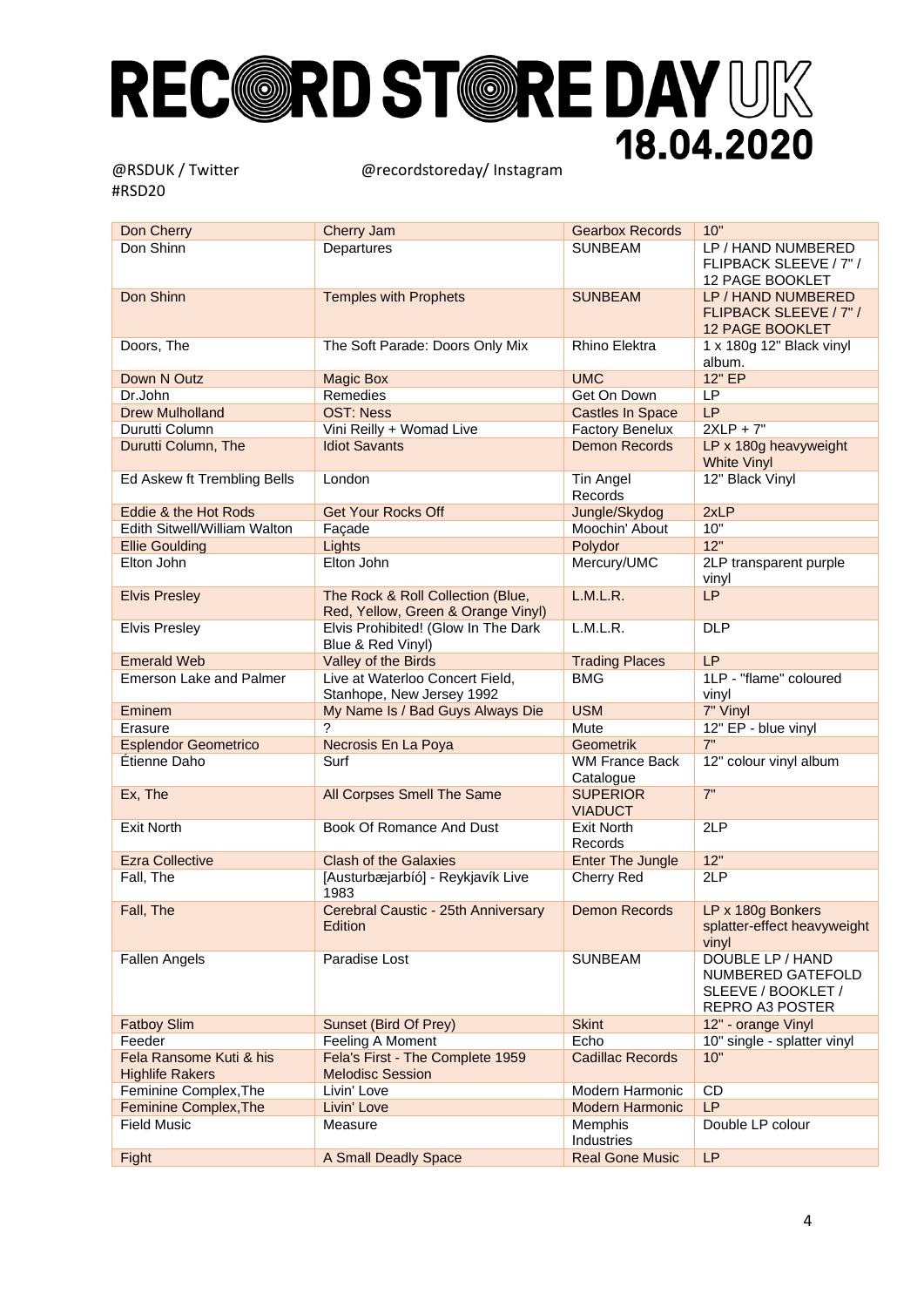| Flamin' Groovies                                                                   | Live at The Whiskey A Go-Go '79                                      | <b>REVENGE</b><br><b>RECORDS</b>               | <b>LP</b>                                         |
|------------------------------------------------------------------------------------|----------------------------------------------------------------------|------------------------------------------------|---------------------------------------------------|
| <b>Flawes</b>                                                                      | <b>Highlights</b>                                                    | <b>Red Bull Records</b>                        | 12"                                               |
| Fleetwood Mac                                                                      | The Alternate Rumours                                                | <b>Rhino Warner</b>                            | 1 x 180g 12" Black vinyl<br>album.                |
| Fleshtones, The                                                                    | Face Of The Screaming Werewolf                                       | <b>Yep Roc Records</b>                         | CD                                                |
| Fleshtones, The                                                                    | Face Of The Screaming Werewolf                                       | <b>Yep Roc Records</b>                         | LP                                                |
| <b>Frank Carter &amp; The</b><br><b>Rattlesnakes</b>                               | End of Suffering Live to Vinyl                                       | International<br>Death Cult via<br><b>AWAL</b> | 10"                                               |
| Frank Zappa                                                                        | You Can't Do That On Stage<br>Anymore                                | UMC                                            | 2LP                                               |
| Fraternity                                                                         | Livestock                                                            | <b>Reel Music</b>                              | 12" LP                                            |
| <b>Fred Neil</b>                                                                   | 38 MacDougal                                                         | Delmore                                        | LP                                                |
| Freddie Gibbs & Madlib -<br>Piñata (Blue Note &<br><b>Blaxploitation Versions)</b> | Piñata (Blaxploitation Version)                                      | <b>Madlib Invazion</b>                         | LP                                                |
| Freya Roy                                                                          | Ahlke                                                                | Vinyl Hunter<br>Records                        | <b>LP</b>                                         |
| Frumpies, The                                                                      | <b>Frumpie One Piece w/Frumpies</b><br>Forever                       | <b>Kill Roc Stars</b>                          | $LP + 7"$                                         |
| Future Sound Of London                                                             | Cascade 2020                                                         | <b>FSOL Digital</b>                            | LP                                                |
| <b>Fuzztones</b>                                                                   | <b>Lysergic Emanations</b>                                           | <b>Easy Action</b>                             | <b>LP Picture Disc</b>                            |
| Galaxie 500                                                                        | Copenhagen                                                           | 202020 Records                                 | 2LP                                               |
| Gary Clark Jr.                                                                     | Pearl Cadillac (Feat Andra Day)                                      | <b>Warner Records</b><br>Label                 | 1 x 140g 12" clear & White<br>vinyl single.       |
| <b>Gary Numan with The</b><br>Skaparis Orchestra                                   | When the Sky Came Down (Live at<br>The Bridgewater Hall, Manchester) | <b>BMG</b>                                     | 3LP on 'moon phase' vinyl<br>in trifold packaging |
| Gaston                                                                             | My Queen                                                             | <b>Soul Brother</b><br><b>Records</b>          | <b>LP</b>                                         |
| Gemma Ray                                                                          | Lights Out Zoltar! (redux)                                           | <b>Bronzerat</b>                               | 12"                                               |
| Gene                                                                               | Rising For Sunset - 20th Anniversary<br>Edition                      | <b>Demon Records</b>                           | 2LP x 180G Orange and<br>Yellow heavyweight Vinyl |
| <b>Gene Russell</b>                                                                | <b>New Direction</b>                                                 | <b>Real Gone Music</b>                         | LP                                                |
| <b>Geraint Watkins</b>                                                             | <b>Geraint Watkins &amp; the Dominators</b>                          | Jungle                                         | 2xLP                                              |
| Gerry Beckley                                                                      | Discovering America                                                  | Morgan Blue<br>Town                            | $10" + CD$                                        |
| <b>Giant Sand</b>                                                                  | Ramp                                                                 | <b>Fire Records</b>                            | 2LP                                               |
| <b>Ginger Wildheart</b>                                                            | <b>Excess GASS</b>                                                   | Round Records                                  | LP                                                |
| <b>Giorgio Moroder Ft Kylie</b><br>Minogue                                         | <b>Right Here Right Now</b>                                          | Good For You<br><b>Records</b>                 | 12"                                               |
| Girl Band                                                                          | <b>Vicar Street Live</b>                                             | Rough Trade<br>Records                         | 2LP Black                                         |
| <b>Glass Animals</b>                                                               | <b>Tokyo Drifting</b>                                                | <b>Wolf Tone</b>                               | 12"                                               |
| Golden Earring                                                                     | Radar Love (7" + Golden Earring<br>Adapter)                          | MUSIC ON VINYL                                 | 7" + GOLDEN EARRING<br>ADAPTER                    |
| <b>Goldie Lookin Chain</b>                                                         | <b>Original Pyrite Material</b>                                      | 1983                                           | LP                                                |
| Gong                                                                               | Live! At Sheffield 1974 (Green Vinyl)                                | L.M.L.R.                                       | <b>DLP</b>                                        |
| <b>Gorgan City</b>                                                                 | Realm                                                                | <b>VEMI</b>                                    | 12" EP                                            |
| Gorillaz                                                                           | D-Sides                                                              | Parlophone                                     | 3 x 180Gm Black Vinyl                             |
| Gorillaz                                                                           | G-sides                                                              | Parlophone                                     | 1 LP black vinyl                                  |
| <b>Grateful Dead</b>                                                               | <b>Buffalo 5/9/77</b>                                                | <b>RBDO 2171</b>                               | 5 x 180g 12" Black vinyl<br>album.Side 10 etched. |
| Gray                                                                               | Never Gonna Leave New York City                                      | Anasyrma Record<br>Label                       | 12"                                               |
| Grid, The                                                                          | Flotation                                                            | <b>Chemical Alley</b>                          | 12" Clear Vinyl                                   |
| Groundhogs, The                                                                    | Split                                                                | <b>Fire Records</b>                            | 2LP                                               |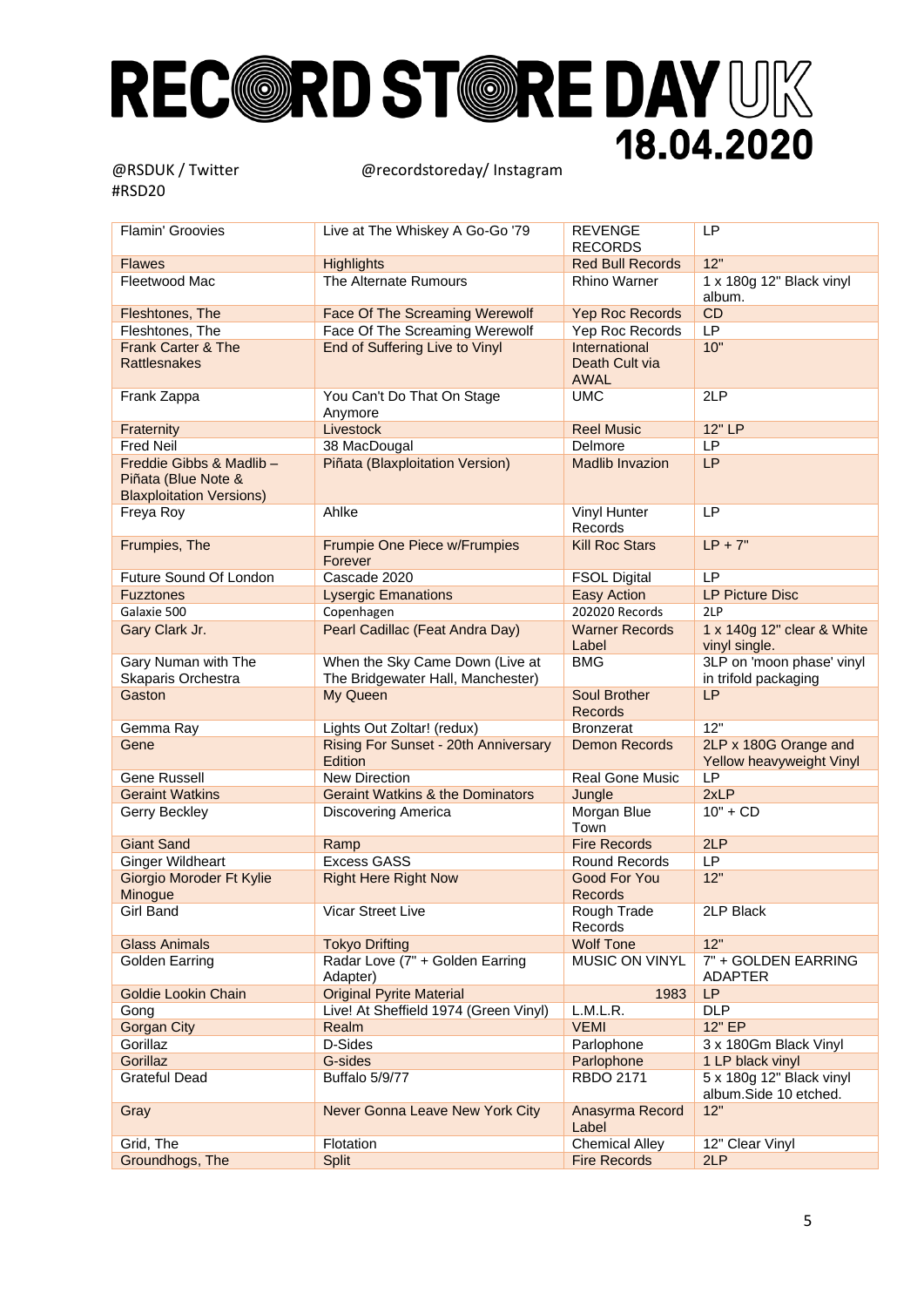| <b>Gruff Rhys</b>                                             | (Don't) Welcome The Plague As A<br>Blessing/ The Babelsberg Basement<br>Files       | Rough Trade<br>Records                 | LP Split Coloured Black &<br>White Vinyl                                   |
|---------------------------------------------------------------|-------------------------------------------------------------------------------------|----------------------------------------|----------------------------------------------------------------------------|
| <b>Guided by Voices</b>                                       | Vampire on Titus                                                                    | <b>Scat Records</b>                    | LP                                                                         |
| <b>Guided By Voices</b>                                       | Hold On Hope                                                                        | <b>TVT</b>                             | 10" EP                                                                     |
| Halo                                                          | Let Me Do It / Life                                                                 | Expansion<br><b>Records</b>            | 12"                                                                        |
| Hank Williams and His<br>Drifting Cowboys with Miss<br>Audrey | 1951 March Of Dimes                                                                 | <b>BMG</b>                             | 10" red vinyl                                                              |
| Hanterhir                                                     | Schizophrenia(Sonic Youth)/Dancing<br>out in space (David Bowie)                    | Easy Action                            | 7" Col Vinyl                                                               |
| Hatchie & The Pains Of Being<br>Pure At Heart                 | Sometimes Always                                                                    | Heavenly<br>Recordings                 | 7"                                                                         |
| <b>Hawkwind</b>                                               | Quark, Strangeness & Charm                                                          | Atomhenge                              | 2LP                                                                        |
| Hawkwind                                                      | At The BBC 1972                                                                     | Rhino                                  | 2LP                                                                        |
| Heptones, The                                                 | <b>Back On Top</b>                                                                  | <b>Burning Sounds</b>                  | LP                                                                         |
| <b>High Frequency</b>                                         | Summertime                                                                          | <b>Nia</b>                             | 7"                                                                         |
| High, The                                                     | <b>Unreleased Martin Hannet Sessions</b><br>for Somewhere Soon                      | <b>Vinyl Revival</b>                   | LP                                                                         |
| Hiss Golden Messenger                                         | Let the Light of the World Open Your<br>Eyes (Alive at Spacebomb)                   | Merge Records                          | 7"                                                                         |
| Holger Czukay, Jaki<br>Liebezeit, Jah Wobble                  | A Full Circle                                                                       | <b>GRÖNLAND</b>                        | 2x10" (Triple Gatefold<br>Sleeve - LTD.Edition)                            |
| Hope In High Water                                            | Bonfire and Pine                                                                    | <b>Fish Records</b>                    | <b>LP</b>                                                                  |
| Hotrats, The                                                  | Turn Ons - 10th Anniversary Edition                                                 | <b>Demon Records</b>                   | 2 x 10" (Hot Pink Vinyl)                                                   |
| Human Race                                                    | Human Race / Grey Boy                                                               | Gem Records                            | $7"$                                                                       |
| <b>Humble Pie</b>                                             | <b>Official Bootleg Collection Vol 2</b>                                            | <b>HNE</b>                             | 2LP                                                                        |
| Hunny                                                         | Yes.Yes.Yes.Yes.Yes.                                                                | Epitaph                                | LP                                                                         |
| lan Prowse                                                    | The People Not The Crown EP                                                         | <b>Kitchen Disco</b><br><b>Records</b> | 10"                                                                        |
| Iggy Pop                                                      | Kiss My Blood (Live In Paris 1991)<br>(Red & White Splatter Vinyl) (3lp Box<br>Set) | L.M.L.R.                               | <b>LPB</b>                                                                 |
| Iggy Pop & The Stooges                                        | Russia Melodia                                                                      | <b>REVENGE</b><br><b>RECORDS</b>       | 7 inch                                                                     |
| Ike Yard                                                      | Night After Night                                                                   | <b>SUPERIOR</b><br><b>VIADUCT</b>      | 12"                                                                        |
| Implosion                                                     | 2020                                                                                | <b>Trading Places</b>                  | 2LP                                                                        |
| Inhaler                                                       | We Have To Move On / Ice Cream<br>Sundae                                            | Polydor                                | 7"                                                                         |
| <b>Inhaler</b>                                                | It Won't Always Be Like This                                                        | Polydor                                | 7"                                                                         |
| Inhaler                                                       | My Honest Face                                                                      | Polydor                                | 10"                                                                        |
| Inn House Crew, The                                           | <b>Something Special</b>                                                            | Room In The Sky                        | LP                                                                         |
| Ivan Conti                                                    | Poison Fruit (Special edition)                                                      | Far Out<br>Recordings                  | $LP + 7"$ (Grey "splattered"<br>Vinyl- both coloured)                      |
| J Hus                                                         | <b>Big Conspiracy</b>                                                               | <b>Black Butter</b>                    | x2 LP Vinyl (One Black &<br>One White) with a<br>transparent O card sleeve |
| J.J Johnson & Kai Winding                                     | J&K: Stonebone                                                                      | <b>UMC</b>                             | 1 LP color                                                                 |
| <b>Jack Wilson Quartet featuring</b><br>Roy Ayers             | Call Me: Jazz from the Penthouse                                                    | Centrury 67                            | 2xLP                                                                       |
| Jackie Stoudemire, Al<br>Stewart                              | Dancing                                                                             | <b>TAP Records</b>                     | 12"                                                                        |
| Jacqueline Taïeb                                              | Lolita Chick'68                                                                     | <b>Mad French</b>                      | LP                                                                         |
| Jah Wobble                                                    | A Very British Coup                                                                 | Youth Sounds                           | 12" Single                                                                 |
| <b>Jake Bugg</b>                                              | <b>Saviours Of The City</b>                                                         | <b>RCA</b>                             | 7" Vinyl                                                                   |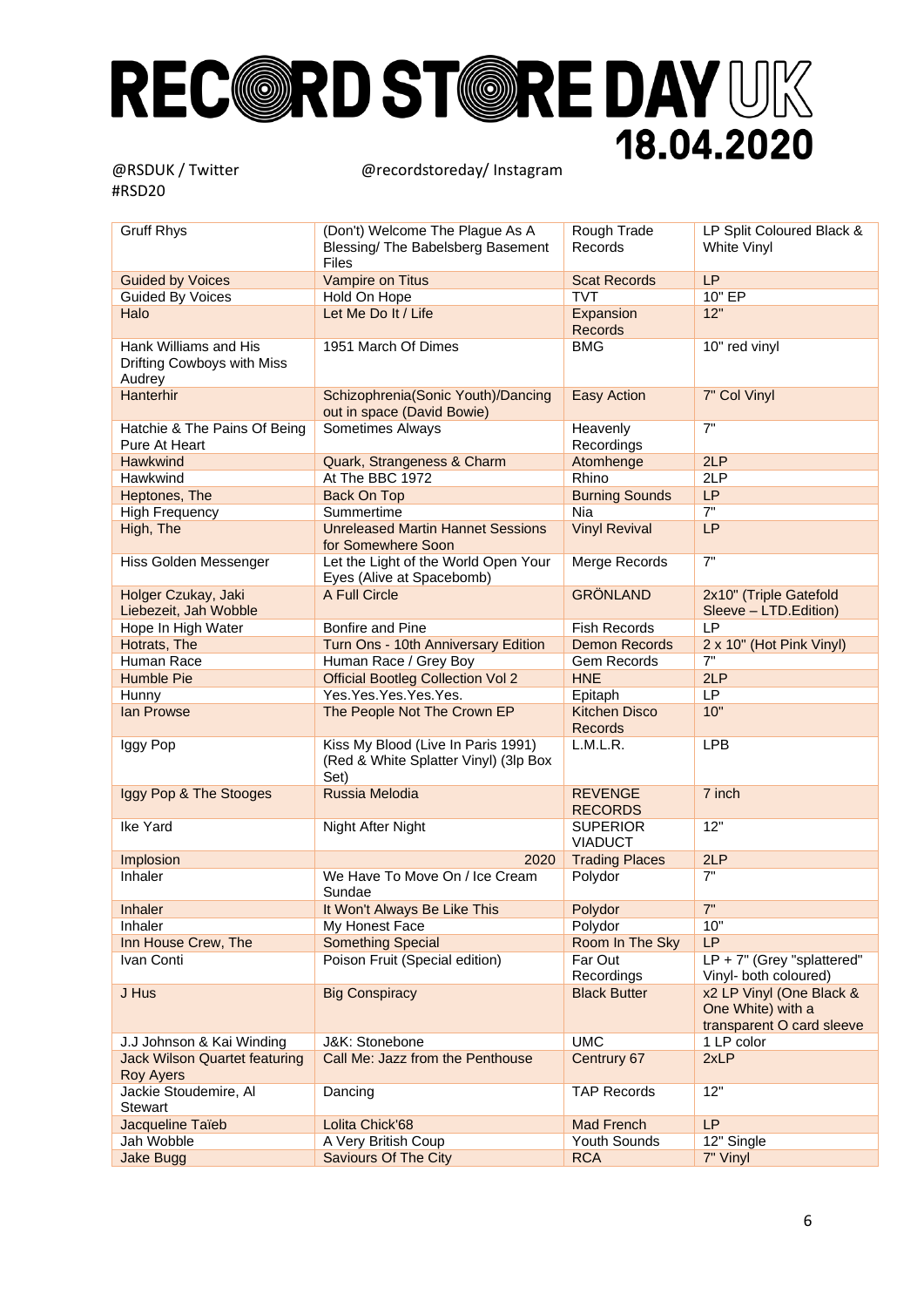| Jamie Lawson              |                                                               |                                           |                                  |
|---------------------------|---------------------------------------------------------------|-------------------------------------------|----------------------------------|
|                           | Last Night Stars                                              | Lookout Mountain<br>Records               | 1LP                              |
| Jansen / Barbieri / Karn  | Playing In A Room With People                                 | Medium<br><b>Productions</b>              | 2LP                              |
| Jazz Butcher, The         | Fishcotheque                                                  | <b>Fire Records</b>                       | <b>LP</b>                        |
| Jazz Butcher, The         | <b>Big Planet Scarey Planet</b>                               | <b>Fire Records</b>                       | <b>LP</b>                        |
| Jazz Butcher, The         | <b>Condition Blue</b>                                         | <b>Fire Records</b>                       | <b>LP</b>                        |
| Jazz Butcher, The         | <b>Cult Of The Basement</b>                                   | <b>Fire Records</b>                       | LP                               |
| Jenny Lee                 | I'm So Tired / Some Things Last A                             | Caroline                                  | 12"                              |
|                           | Longtime                                                      |                                           |                                  |
| <b>Jessie Baylin</b>      | <b>Pleasure Center EP</b>                                     | <b>New West</b><br><b>Records</b>         | 12" EP                           |
| Jethro Tull               | Stormwatch 2                                                  | Rhino                                     | 1 LP black vinyl                 |
| Joan Bibiloni             | Selected Works 1982 to<br>1989                                | <b>NuNorthern Soul</b>                    | 12" EP                           |
| John Lennon               | Instant Karma! (2020 Ultimate Mixes)                          | <b>USM</b>                                | Black 7" Single                  |
| John Massoni & Sonic Boom | <b>The Sundowner Sessions</b>                                 | Space Age                                 | Single vinyl LP                  |
|                           |                                                               | Recordings                                |                                  |
| Johnny Cash               | Classic Cash: Early Mixes                                     | <b>UMC/Mercury</b>                        | 2LP                              |
| Johnny Thunders & Wayne   | <b>Gang War</b>                                               | Jungle/Skydog                             | 2xLP                             |
| <b>Kramer</b>             |                                                               |                                           |                                  |
| Josephine Foster          | This Coming Gladness                                          | <b>Fire Records</b>                       | LP                               |
| <b>Judas Priest</b>       | <b>British Steel</b>                                          | <b>CMG</b>                                | x2 LP Vinyl                      |
| Juliette Greco            | Jolie Mome: La Muse De Saint                                  | Poppydisc                                 | 2XLP                             |
|                           | <b>Germain Des Pres</b>                                       |                                           |                                  |
| June of 44                | <b>Engine Takes to the Water</b>                              | Touch & Go                                | <b>LP</b>                        |
| June of 44                | <b>Tropics and Meridians</b>                                  | Touch & Go                                | LP                               |
| <b>Jungle Brothers</b>    | Because I Got it Like That / I'll House                       | <b>Idlers</b>                             | 7"                               |
|                           | You                                                           |                                           |                                  |
| k.d.lang                  | Angel with A Lariat                                           | <b>Warner Records</b><br>Label            | 1 x 140g 12" Red vinyl<br>album. |
| k.d.lang                  | Drag                                                          | <b>Warner Records</b>                     | 2 x 140g 12" Clear & Black       |
|                           |                                                               | Label                                     | vinyl album.Side 4 etched.       |
| Keane                     | Night Train                                                   | UMC/Island                                | 1LP - Orange vinyl               |
| ith Cross & Peter Ross    | <b>Bored Civilians</b>                                        | Decca                                     | LP                               |
| Keith Richards            |                                                               | <b>BMG / Mindless</b>                     | 7" red vinyl with gatefold       |
|                           | Hate It When You Leave b/w Key To<br>The Highway              | Records                                   | packaging.                       |
| Keith Rowe & Mark Wastell | Live At I-And-E                                               | Confront                                  | LP                               |
| <b>Kelley Stoltz</b>      | Crokodials                                                    | NINE X NINE                               | $LP + 7"$                        |
| <b>Kelly Finnigan</b>     | The Tales People Tell                                         | Colemine                                  | <b>LP</b>                        |
|                           | (Instrumentals)                                               | <b>Records</b>                            |                                  |
| Ken Ishii feat.Pac-Man    | Join The Pac                                                  | iam8bit                                   | 7"                               |
| Kenny Lynch               | Half The Day's Gone And We<br>Haven't Earne'd A Penny (Ashley | Satril                                    | 12"                              |
|                           | <b>Beedle Remix)</b>                                          |                                           |                                  |
| Kevin Morby               | Oh Mon Dieu: Live à Paris                                     | Dead Oceans                               | 2xLP                             |
| <b>Killing Joke</b>       | Laugh At Your Peril - Live In Berlin                          | <b>Killing Joke</b><br>Records            | 12" 2xLP                         |
| Killing Joke              | Turn To Red                                                   | Killing Joke<br>Records                   | 12" Single                       |
| King James Version, The   | He's Forever (Amen)                                           | Soul Kitchen                              | 7"                               |
| Kinks, The                | The Kink Kronikles                                            | <b>BMG</b>                                | 2LP - red vinyl                  |
| <b>Kip Moore</b>          | Slowheart / Underground                                       | <b>BMG</b><br>Snakefarm<br><b>Records</b> | 1x12" & 1x10"                    |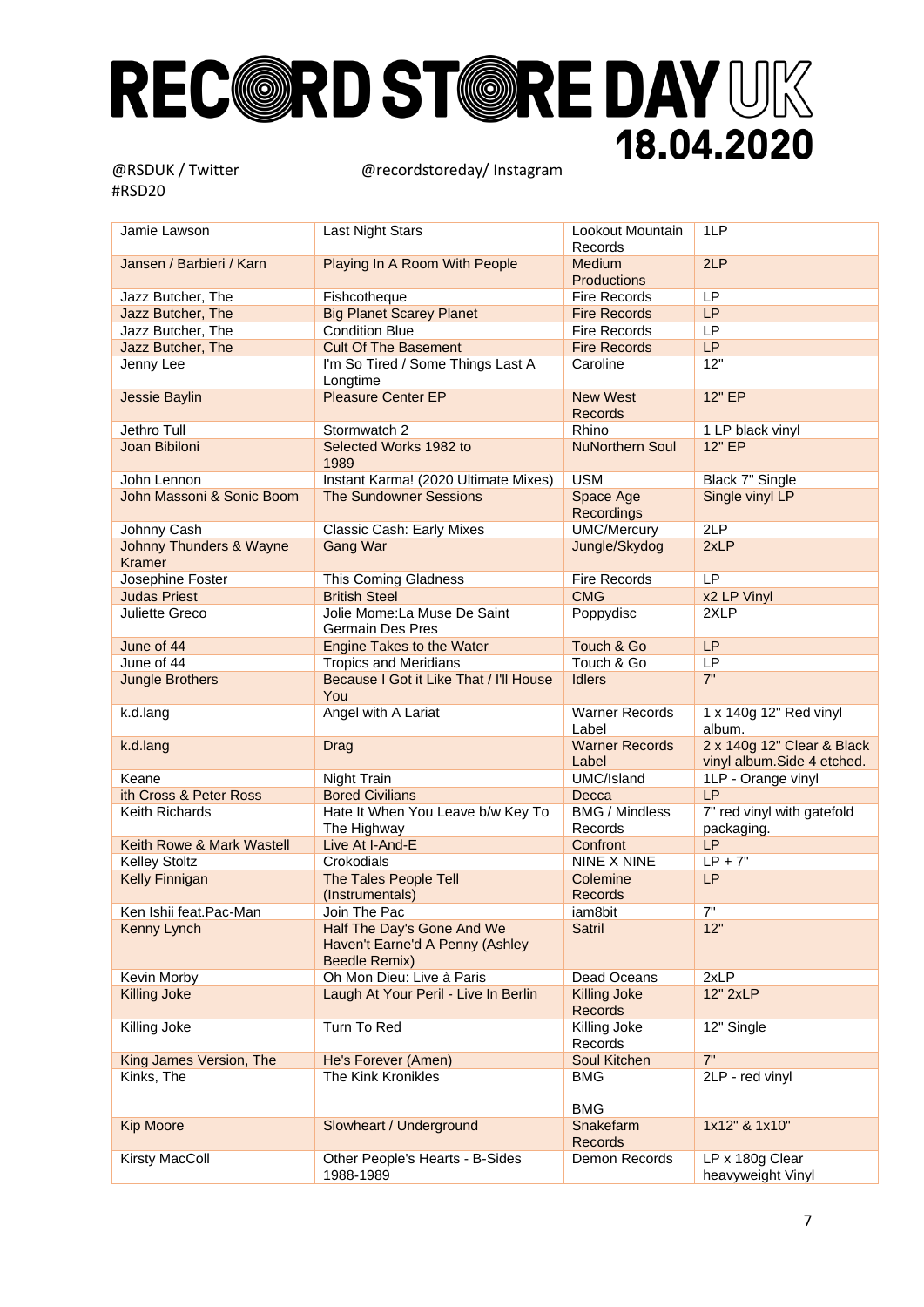| <b>Klaxons</b>                                       | <b>Surfing the Void</b>                                                       | <b>UMC/Polydor</b>                      | 2LP - Orange Vinyl                               |
|------------------------------------------------------|-------------------------------------------------------------------------------|-----------------------------------------|--------------------------------------------------|
| Knight Area                                          | D-Day                                                                         | <b>Butler</b>                           | LPX <sub>2</sub>                                 |
| <b>Kraftwerk</b>                                     | <b>Kraftwerk I</b>                                                            | <b>True Choice</b><br><b>Recordings</b> | <b>LP</b>                                        |
| Kraftwerk                                            | Kraftwerk II                                                                  | <b>True Choice</b><br>Recordings        | LP                                               |
| Kuumba-Toudie Heath                                  | Kawaida                                                                       | <b>Reel Music</b>                       | 12" LP                                           |
| Laneous                                              | Elsewhere / Flawless                                                          | Soul Has No<br>Tempo                    | 7 inch                                           |
| Larkins                                              | <b>Hit and Run</b>                                                            | <b>Good Soldier</b><br><b>Records</b>   | 10"                                              |
| Leaf Library, The                                    | <b>About Minerals</b>                                                         | Where Its At Is<br>Where You Are        | LP                                               |
| <b>Lee Alfred</b>                                    | Rockin - Poppin Full Tilting                                                  | <b>Cancer Records</b>                   | 7"                                               |
| Lee Fields                                           | Let's Get A Groove ON                                                         | Daptone Records                         | <b>LP</b>                                        |
| Lee Perry & Black Ark<br><b>Players</b>              | Guidance                                                                      | <b>VP Records</b>                       | 12" Picture disc                                 |
| Lee 'Scratch' Perry & Daniel<br>Boyle.Feat Max Romeo | Horror Zone                                                                   | Upsetter                                | 12" Crystal Clear                                |
| Lee 'Scratch' Perry & The<br><b>Upsetters</b>        | <b>Super Ape Variant</b>                                                      | Get On Down                             | <b>LP</b>                                        |
| Linton Kwesi Johnson                                 | Bass Culture / LKJ In Dub                                                     | UMC/Island                              | 2LP - Green/Red vinyl                            |
| Live Band, The                                       | A Chance For Hope                                                             | The Sound of<br>Brooklyn                | 7"                                               |
| Local Natives / Overcoats                            | When Am I Gonna Lose You<br>(Overcoats Version) / When Am I<br>Gonna Lose You | Loma Vista<br>Recordings                | 7"                                               |
| Loleatta Holloway                                    | Cry To Me                                                                     | <b>Tidal Waves</b><br><b>Music</b>      | <b>LP</b>                                        |
| London Suede, The                                    | The London Suede                                                              | Demon Records                           | LP x 180g Clear<br>heavyweight Vinyl             |
| Loop                                                 | <b>Sevens</b>                                                                 | Reactor                                 | 3X7" BOXSET                                      |
| Loose Joints                                         | Is It All Over My Face (40th<br>Anniversary)                                  | West End                                | 2 x 12"                                          |
| Los Amigos Invisibles                                | Arepa 3000                                                                    | Luaka Bop                               | 2LP black vinyl                                  |
| Lothar & The Hand People                             | Machines: Amherst 1969                                                        | Modern Harmonic                         | CD                                               |
| <b>Lothar and The Hand People</b>                    | Machines: Amherst 1969                                                        | <b>Modern Harmonic</b>                  | LP                                               |
| Lottery Winners, The                                 | Love Will Keep Us Together                                                    | Modern Sky                              | colour 7"                                        |
| Lou Reed                                             | Songs for Drella                                                              | <b>Rhino Warner</b>                     | 2 x 180g 12" Black vinyl<br>album.Side 4 etched. |
| Love Fame Tragedy                                    | Five Songs To Briefly Fill The Void                                           | Good Soldier<br>Records                 | 10"                                              |
| Lovely Eggs, The                                     | I Am Moron (RSD Special Edition)                                              | Egg Records                             | LP                                               |
| Luiz Eca Y Familia Sagrada                           | La Nueva Onda Del Brasil                                                      | Vinilisssimo                            | LP                                               |
| Mac Demarco                                          | <b>Other Here Comes the Cowboy</b><br>Demos                                   | <b>Macs Record</b><br>Label             | LP                                               |
| Madness                                              | Work, Rest & Play EP - 40th<br>anniversary edition                            | <b>Union Square</b><br>Music / BMG      | 2 x 7" - gatefold sleeve                         |
| <b>Magic In Threes</b>                               | Stay In Your Lane b/w Measly Peace                                            | KingUnderground                         | Vinyl 7"                                         |
| Magic Numbers, The                                   | The Magic Numbers                                                             | Heavenly<br>Recordings                  | 12"                                              |
| <b>Magnetic System</b>                               | Godzilla/Escape                                                               | <b>AMS</b>                              | 7"                                               |
| Magnum                                               | <b>Fully Loaded</b>                                                           | Phoenix                                 | LP                                               |
| Malena Zavala                                        | La Yarará                                                                     | <b>Yucatan Records</b>                  | <b>LP White Vinyl</b>                            |
| <b>Manic Street Preachers</b>                        | Done & Dusted                                                                 | <b>CMG</b>                              | 12" Vinyl                                        |
| Mansun                                               | The Dead Flowers Reject                                                       | <b>Kscope</b>                           | <b>LP</b>                                        |
| Marc Bolan & T.Rex                                   | Shadowhead                                                                    | Demon Records                           |                                                  |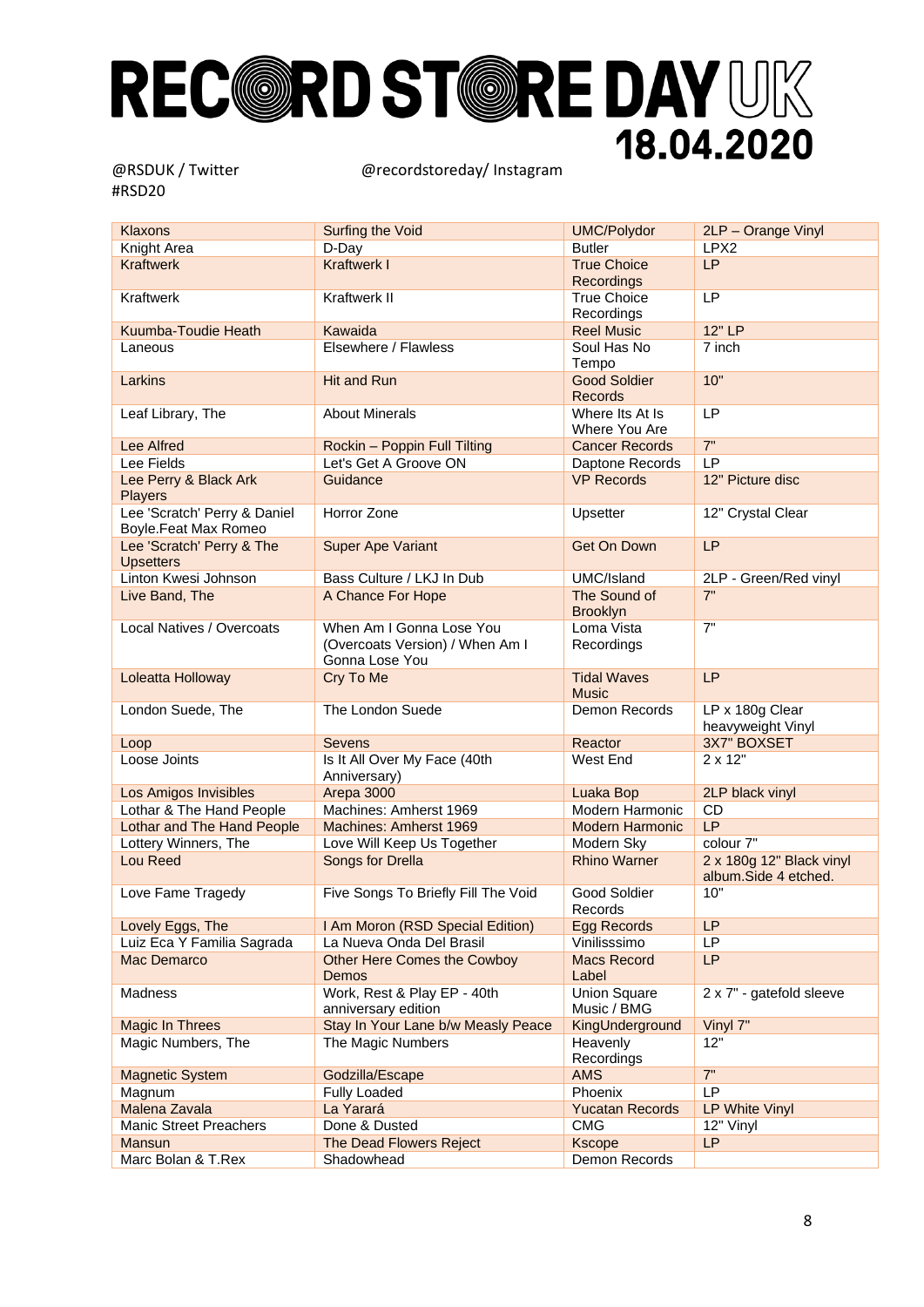| Marcus Upbeat, Laurel Aitken        | Blue Beat Is Back In Town / Boogie<br><b>Rock</b>                                                                  | The Blue Beat<br>Label             | 7"                                      |
|-------------------------------------|--------------------------------------------------------------------------------------------------------------------|------------------------------------|-----------------------------------------|
| Marcy Luarks & Classic<br>Touch     | <b>Electric Murder</b>                                                                                             | Kalita Records                     | LP                                      |
| Marika Hackman                      | Any Human Friend                                                                                                   | <b>VEMI</b>                        | 10"                                     |
| Mark Knopfler                       | Metroland                                                                                                          | <b>UMC-Mercury</b>                 | 1LP clear vinyl                         |
| Marker Starling/Ha Ha<br>Collective | <b>Silk Rock</b>                                                                                                   | <b>Tin Angel</b><br><b>Records</b> | 7"                                      |
| Mar-Keys, The                       | Last Night EP                                                                                                      | <b>Vinyl Revival</b>               | 10"                                     |
| <b>Marvin Pontiac</b>               | Marvin Pontiac: The Asylum Tapes                                                                                   | Northern Spy                       | LP                                      |
| Meat Puppets, The                   | The Meat Puppets                                                                                                   | Megaforce                          | 10" LP                                  |
| Meatloaf                            | Bat Out Of Hell II: Back Into Hell                                                                                 | <b>UMC / Virgin EMI</b>            | <b>2LP Pic Disc</b>                     |
| <b>Mellow Candle</b>                | <b>Swaddling Songs</b>                                                                                             | Deram/Decca                        | <b>LP</b>                               |
| <b>Melt Yourself Down</b>           | <b>Born In The Manor</b>                                                                                           | Decca Records                      | 7"                                      |
| Membranes                           | Kiss Ass Godhead                                                                                                   | Glass Modern                       | Pink LP                                 |
| <b>Menswear</b>                     | Nuisance - 25th Anniversary Edition                                                                                | <b>Demon Records</b>               | LP x 180g Orange                        |
|                                     |                                                                                                                    |                                    | heavyweight Vinyl                       |
| Menzingers, The                     | Chamberlain Waits                                                                                                  | <b>Red Scare</b><br>Industries     | <b>LP</b>                               |
| <b>Metal Mirror</b>                 | <b>English Booze</b>                                                                                               | on the dole<br>records             | 7"                                      |
| Meteors, The                        | <b>Teenage Heart</b>                                                                                               | <b>MUSIC ON VINYL</b>              | 1LP                                     |
| Metronomy                           | <b>Metronomy Forever Remixes</b>                                                                                   | <b>Because Music</b>               | 12"                                     |
| Metronomy & Clara Luciani           | La Baie / La Grenade                                                                                               | <b>Because Music</b>               | 7" White                                |
| Mew                                 | And The Glass Handed Kites - 15Th<br>Anniversary Expanded Edition (2Lp)                                            | <b>MUSIC ON VINYL</b>              | 2LP                                     |
| Michael Chapman                     | Americana                                                                                                          | Mooncrest                          | LP                                      |
| <b>Michel Colombier</b>             | <b>Capot Pointu</b>                                                                                                | PlayTime                           | LP                                      |
| Michel Legrand                      | JAZZ ON FILMMichel Legrand -<br>The New Wave era best of                                                           | Moochin' About                     | 12"                                     |
| Mickey & The Soul<br>Generation     | Iron Leg                                                                                                           | <b>GCP</b>                         | 7"                                      |
| Mickey & The Soul<br>Generation     | How Good Is Good                                                                                                   | Mr.G                               | 7"                                      |
| Mickey & Them                       | U.F.O./ Hey, Brother Man                                                                                           | <b>GCP</b>                         | 7"                                      |
| Midland                             | Live at the Palomino                                                                                               | <b>Big Machine UK</b>              | <b>LP</b>                               |
| <b>Mikal Cronin</b>                 | Switched-On Seeker                                                                                                 | <b>Merge Records</b>               | <b>LP</b>                               |
| Mike Watt & The Secondmen           | In Quintessence                                                                                                    | Yep Roc Records                    | 7"                                      |
| <b>Miles Davis</b>                  | Double Image: Directions in Music by<br>Miles Davis (Rare Miles From the<br><b>Complete Bitches Brew Sessions)</b> | Legacy                             | 2LP Vinyl                               |
| Milton Nascimento                   | Ultimo Trem                                                                                                        | Far Out<br>Recordings              | Double LP (Red Coloured<br>Vinyl)       |
| <b>Minnie Riperton</b>              | Les Fleur / Oh By The Way                                                                                          | <b>Selector Series</b>             | 7"                                      |
| MJ Cole                             | Madrugada Remixes                                                                                                  | Classics & Jazz<br>UK              | LP                                      |
| Moonchild                           | The Truth (DJ Jazzy Jeff & James<br>Poyser Remix)" / "Run Away (Eric<br>Lau & Kaidi Tatham Remix)                  | <b>Tru Thoughts</b>                | 7"                                      |
| Morrissey                           | Honey, You Know Where To Find Me                                                                                   | <b>BMG</b>                         | 10" single - transparent<br>photo-vinyl |
| Motörhead                           | Ace Of Spades                                                                                                      | <b>BMG</b>                         | Shaped 7" pic disc                      |
| <b>Mouth Congress</b>               | Ahhh the Pollution                                                                                                 | <b>Captured Tracks</b>             | 7"                                      |
| Mungo's Hi Fi, Ft.Marina P,         | The Beat Goes SKA!                                                                                                 | <b>Scotch Bonnet</b>               | 7"                                      |
| Dennis Alcapone & Tippa Irie        |                                                                                                                    | <b>Records</b>                     |                                         |
| Murder Capital, The                 | Live from London: The Dome, Tufnell<br>Park                                                                        | Human Season<br>Records            | 12" LP (45 rpm)                         |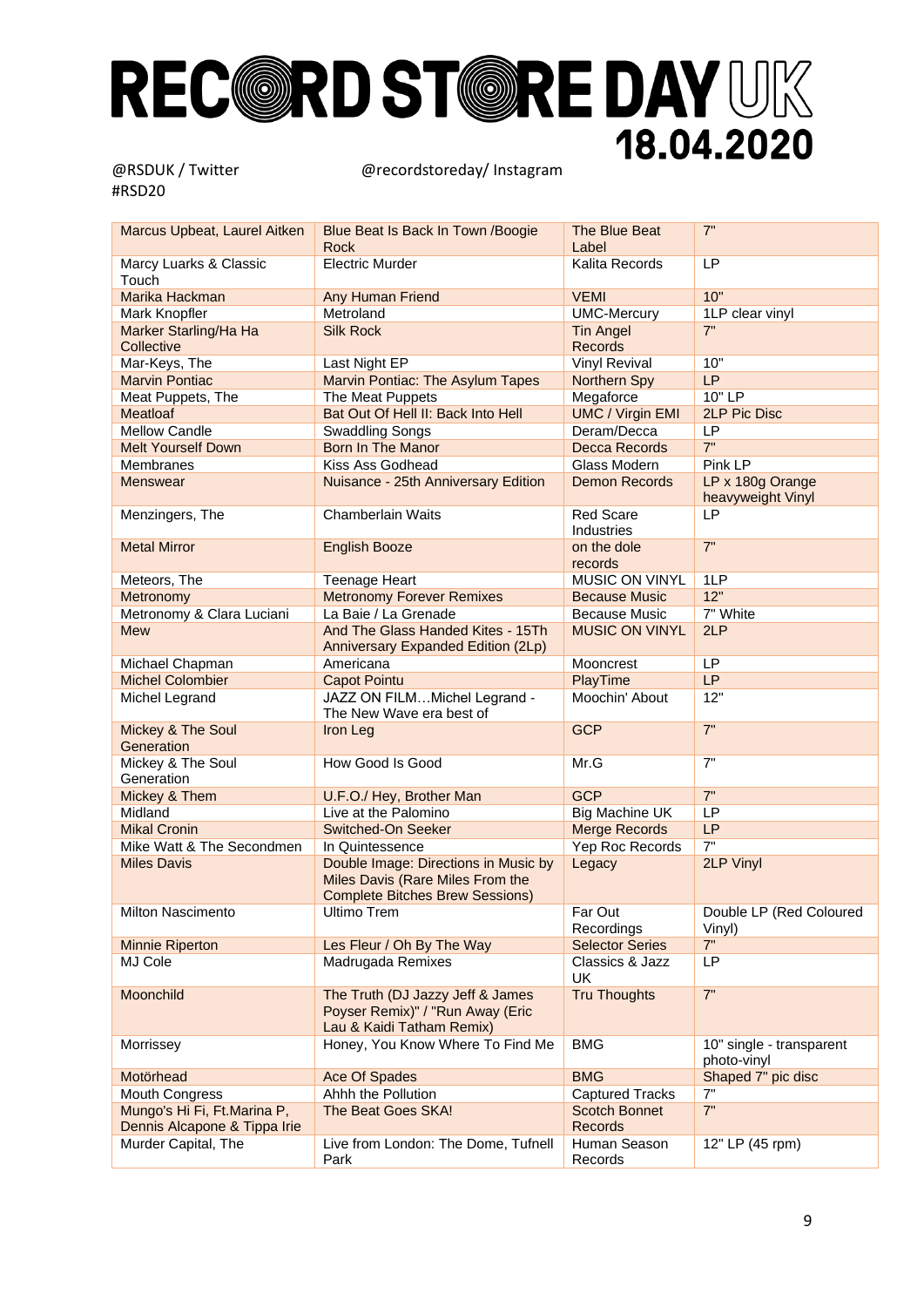| <b>Mush</b>                                                       | <b>Great Artisanal Formats</b>                                                | <b>Memphis</b>                           | 7" colour                                                                       |
|-------------------------------------------------------------------|-------------------------------------------------------------------------------|------------------------------------------|---------------------------------------------------------------------------------|
|                                                                   |                                                                               | <b>Industries</b>                        |                                                                                 |
| My Chemical Romance                                               | in                                                                            | Reprise                                  | 1 x 140g 12" White & Red<br>vinyl album.                                        |
| My Life Story                                                     | The Rose The Sun (Chøppersaurus                                               | Exilophone                               | 12"                                                                             |
|                                                                   | Remix)/Overwinter (Chøppersaurus<br>Remix)                                    | <b>Records</b>                           |                                                                                 |
| Nahko and Medicine For the<br>People                              | Take Your Power Back (Live)                                                   | SideOneDummy<br>Records                  | 10"                                                                             |
| Najma Akhtar                                                      | <b>Five Rivers</b>                                                            | <b>Last Minute</b><br><b>Productions</b> | 12" LP                                                                          |
| <b>Nas</b>                                                        | God's Son                                                                     | Get On Down                              | 2LP                                                                             |
| <b>Natalie Prass</b>                                              | <b>Natalie Prass</b>                                                          | Spacebomb                                | LP                                                                              |
| <b>Nazareth</b>                                                   | Love Hurts / This Flight Tonight                                              | Salvo                                    | 10" single - orange vinyl                                                       |
| <b>Neal Casal</b>                                                 | <b>Fade Away Diamond Time</b>                                                 | Not Fade Away                            | 2LP                                                                             |
| <b>Neil Swainson Quintet</b>                                      | 49th Parallel                                                                 | <b>Reel to Real</b>                      | LP                                                                              |
| <b>Neil Young</b>                                                 | Homegrown                                                                     | Reprise                                  | 1 x 140gm Black Vinyl                                                           |
| Nev Cottee                                                        | <b>Stations</b>                                                               | Wonderful Sound                          | LP                                                                              |
| New Clarence Reid, The                                            | Cadillac Annie b/w Tired Blood                                                | Phil-LA of Soul                          | 7"                                                                              |
| New Order                                                         | The John Peel Session 1982                                                    | Rhino                                    | 12" SINGLE                                                                      |
| <b>Nick Mason</b>                                                 | See Emily Play / Vegetable Man                                                | Legacy                                   | 12" Vinyl                                                                       |
| Nite People                                                       | P.M.                                                                          | <b>Trading Places</b>                    | LP                                                                              |
| Norman Watt-Roy                                                   | Faith & Grace                                                                 | <b>Cadiz Music</b>                       | 12"LP                                                                           |
|                                                                   | I A Moon                                                                      |                                          | LP                                                                              |
| North Sea Radio Orchestra                                         |                                                                               | The Household<br>Mark                    |                                                                                 |
| Notorious B.I.G.                                                  | It Was All A Dream                                                            | Rhino                                    | 9 Lp Set                                                                        |
| Obsessed, The                                                     | Incarnate (Ultimate Edition)                                                  | <b>Blues Funeral</b>                     | <b>CD</b>                                                                       |
| Obsessed, The                                                     | Incarnate (Ultimate Edition)                                                  | <b>Blues Funeral</b>                     | <b>DLP</b>                                                                      |
| Ocean Colour Scene                                                | One From The Modern                                                           | UMC/Island                               | 2LP Green Vinyl                                                                 |
| Ol' Dirty Bastard                                                 | Return To The 36 Chambers: The<br>Dirty Version (25th Anniversary<br>Edition) | <b>Rhino Elektra</b>                     | 9 x 42g 7" White, Blue &<br>Yellow (alternating) vinyl<br>singles box.RSD 2020. |
| Operation Ivy                                                     | Energy                                                                        | Epitaph                                  | LP                                                                              |
| OST:                                                              | The Godfather                                                                 | Silva Screen                             | 7"                                                                              |
| The Godfather                                                     |                                                                               | Maverick                                 |                                                                                 |
| OST: Austin Powers in<br>Goldmember                               | Austin Powers in Goldmember                                                   |                                          | 1 x 140g 12" Gold vinyl<br>album.                                               |
| <b>OST: Austin Powers:</b><br><b>International Man of Mystery</b> | Austin Powers: International Man of<br><b>Mystery</b>                         | <b>Disney</b>                            | 2LP                                                                             |
| OST: Austin Powers: The Spy<br>Who Shagged Me OST                 | Austin Powers: The Spy Who<br>Shagged Me OST                                  | Maverick                                 | 1 x 140g 12" Tan vinyl<br>album.                                                |
| <b>OST: Black Mirror</b>                                          | <b>Black Mirror Smithereens (Music By</b><br>Ryuichi Sakamoto)                | <b>MUSIC ON VINYL</b>                    | 1LP                                                                             |
| OST: Dracula / The Curse of<br>Frankenstein                       | Dracula / The Curse of Frankenstein<br>(Hammer Horror)                        | Silva Screen                             | 2LP                                                                             |
| <b>OST: Ennio Morricone</b>                                       | Peur Sur La Ville                                                             | Wewantsounds                             | Deluxe Gatefold 2 LP<br>edition                                                 |
| OST: Ennio Morricone                                              | The Good, the Bad and the Ugly                                                | AMS                                      | LP                                                                              |
| <b>OST: Ennio Morricone</b>                                       | For A Few Dollars More                                                        | <b>AMS</b>                               | 10"                                                                             |
| OST: Ennio Morricone                                              | <b>Fistful Of Dollars</b>                                                     | <b>BTF</b>                               | 10"                                                                             |
| <b>OST: Ennio Morricone</b>                                       | Once Upon A Time In The West                                                  | <b>BTF</b>                               | LP                                                                              |
| OST: Francis Lai                                                  | Made In France                                                                | PlayTime                                 | LP                                                                              |
| OST: Gato Barbieri                                                | Last Tango in Paris                                                           | <b>AMS</b>                               | <b>LP</b>                                                                       |
| OST: Goblin                                                       | Goblin                                                                        | AMS                                      | 2xLP                                                                            |
|                                                                   | Jazz On Film                                                                  |                                          | 12"                                                                             |
| OST: Henri Crolla & Andre<br>Hodeir                               |                                                                               | Moochin' About                           |                                                                                 |
| OST: Hitchhikers Guide To                                         | The Hitchhiker's Guide to the Galaxy:                                         |                                          | 3LP x 180g heavyweight                                                          |
| the Galaxy                                                        | The Original Albums                                                           |                                          | Translucent Vogon Green,                                                        |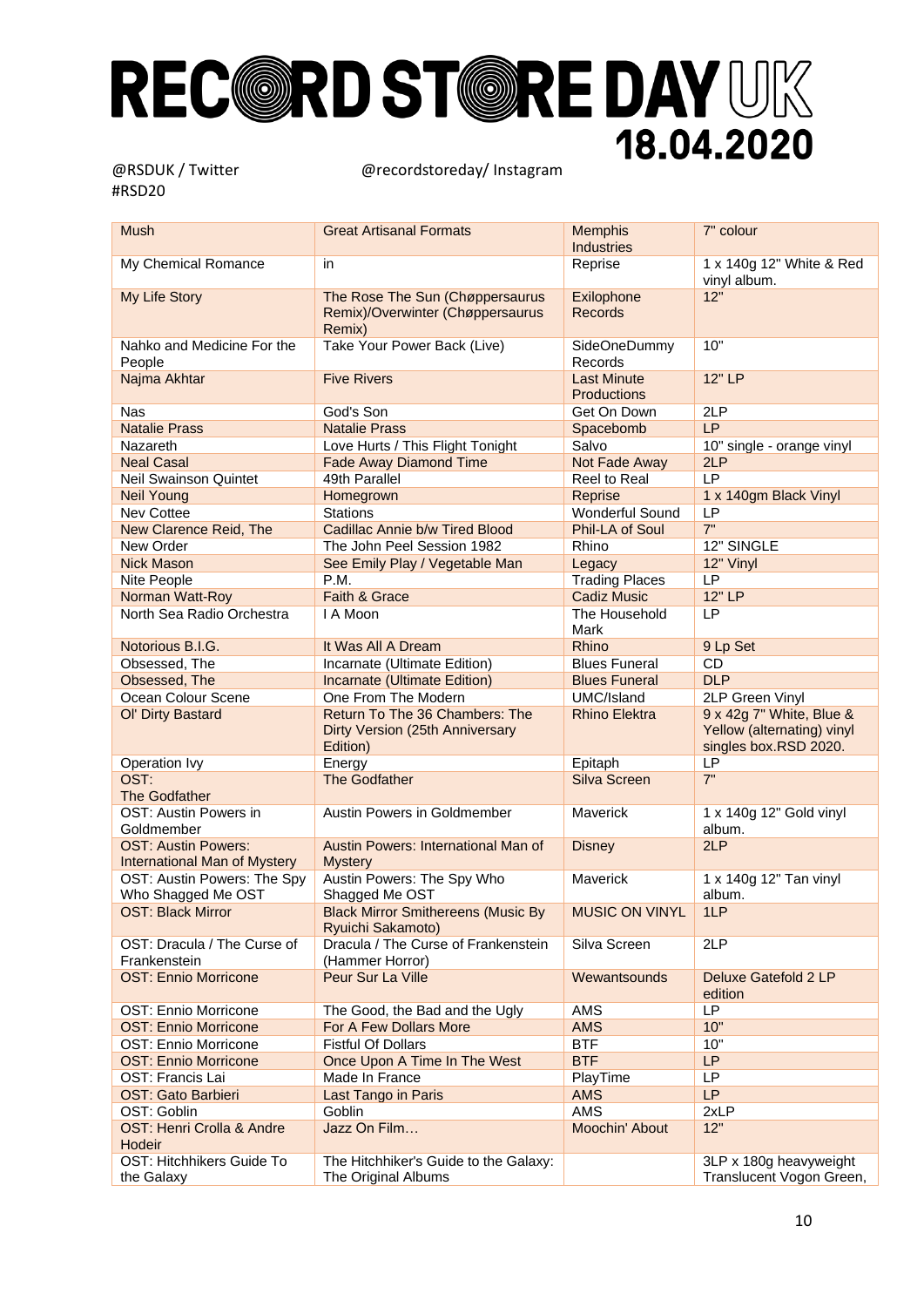|                                   |                                                            |                                                                         | Magrathean Blue and<br>Pangalactic Purple vinyl       |
|-----------------------------------|------------------------------------------------------------|-------------------------------------------------------------------------|-------------------------------------------------------|
| <b>OST: Jimmy Urine (Mindless</b> | <b>Fuktronic</b>                                           | <b>MUSIC ON VINYL</b>                                                   | 1LP                                                   |
| Self Indulgence) & Serj           |                                                            |                                                                         |                                                       |
| Tankian (System Of A Down)        |                                                            |                                                                         |                                                       |
| OST: Johnny Pate                  | Shaft In Africa                                            | <b>Dynamite Cuts</b>                                                    | 2x7"                                                  |
| <b>OST: Jon Brion</b>             | <b>Synecdoche New York</b>                                 | <b>Fire Soundtracks</b>                                                 | LP                                                    |
| <b>OST: Mark Snow</b>             | The Truth And The Light (Music<br>From The X-Files)        | <b>Warner Records</b><br>Label                                          | 1 x 140g 12" Green vinyl<br>album.                    |
| <b>OST: Mikis Theodorakis</b>     | Serpico                                                    | Wewantsounds                                                            | <b>Limited Edition with</b><br><b>Gatefold Sleeve</b> |
| OST: Monty Python                 | <b>Holy Grail</b>                                          | <b>UMC / Virgin EMI</b>                                                 | 1LP Pic Disc                                          |
| OST: Morricone Youth /            | The Last Porno Show Original                               | <b>Country Club</b>                                                     | <b>LP</b>                                             |
| Devon Goldberg                    | Soundtrack                                                 |                                                                         |                                                       |
| OST: Nicholas Pike                | C.H.U.D.II: Bud the C.H.U.D.OST                            | <b>Terror Vision</b>                                                    | LP                                                    |
| <b>OST: Terrahawks</b>            | Terrahawks - Theme Music and<br><b>Audio Story</b>         | <b>Gerry Anderson</b><br><b>Records</b>                                 | LP coloured vinyl                                     |
| <b>OST: The Last Movie</b>        | Dennis Hopper's 'The Last Movie'                           | Earth Recordings                                                        | LP                                                    |
| <b>OST: The Musical Anthology</b> | The Musical Anthology of His Dark                          | Silva Screen                                                            | 2LP                                                   |
| of His Dark Materials             | <b>Materials</b>                                           |                                                                         |                                                       |
| OST: The Turning                  | The Turning: Kate's Diary                                  | MUSIC ON VINYL                                                          | 1LP                                                   |
| <b>OST: The Virgin Suicides</b>   | The Virgin Suicides                                        | Ryko Rhino                                                              | 1 x 140g 12" Pink & Red<br>vinyl album.               |
| Pale Fountains, The               | Longshot For Your Love                                     | Marina                                                                  | LP                                                    |
| <b>Pale Saints</b>                | <b>Mrs Dolphin</b>                                         | 4AD                                                                     | <b>LP Black and Green</b><br><b>Marbled Vinyl</b>     |
| Parabellum                        | Post Mortem Live (Red & Black<br>Splatter Vinyl)           | L.M.L.R.                                                                | <b>DLP</b>                                            |
| <b>Paradise Lost</b>              | Live At Rockpalast                                         | <b>MUSIC ON VINYL</b>                                                   | 2LP                                                   |
| Paranoid London                   | Paranoid London                                            | Paranoid London<br>Records                                              | LP                                                    |
| Pastels, The                      | Advice to the Graduate/Ship to Shore                       | Domino                                                                  | 7"                                                    |
| Paul Hardcastle                   | 19: The Mixes                                              | Chrysalis Records                                                       | 12" Mini LP                                           |
| <b>Paul McCartney</b>             | <b>McCartney 1</b>                                         | Capitol / UMe                                                           | 1LP Half-Speed                                        |
| Paw Patrol                        | <b>Official Theme Song</b>                                 | Enjoy The Ride                                                          | 7"                                                    |
| Pennywise                         | The Fuse                                                   | Epitaph                                                                 | LP                                                    |
| Pete Rock                         | Petestrumentals 3                                          | <b>Tru Soul Records</b>                                                 | 2LP                                                   |
| <b>Peter Bruntnell</b>            | <b>Normal For Bridgwater</b>                               | Loose                                                                   | 12"                                                   |
| Peter Tosh                        | <b>Buk-In-Hamm Palace</b>                                  | Spaziale                                                                | 12"                                                   |
|                                   |                                                            | Recordings                                                              |                                                       |
| <b>Phillip Glass</b>              | <b>The Essential</b>                                       | <b>MUSIC ON VINYL</b>                                                   | <b>4LP Box Set</b>                                    |
| Phoebe Killdeer                   | <b>Fade Out Lines</b>                                      | Kwaidan                                                                 | 12" Picture Disc                                      |
| Piero Piccioni, Armando           | <b>JAZZ ON FILMMarcello</b>                                | Moochin' About                                                          | 12"                                                   |
| Trovajoli, Carlo Rustichelli,     | Mastroianni - music from his classic                       |                                                                         |                                                       |
| Nini Rota                         | Itallian films                                             |                                                                         |                                                       |
| Pigbag                            | Dr Heckle & Mr Jive                                        | Call of The Void                                                        | 2LP                                                   |
| Pineapple Thief, The              | <b>Uncovering The Tracks</b>                               | <b>Kscope</b>                                                           | 12"                                                   |
| Pink Floyd                        | Arnold Layne (Live at Syd Barrett<br><b>Tribute, 2007)</b> | <b>Warner Records</b><br>Label                                          | Black vinyl 7" one side<br>etched                     |
| Pinkfong                          | <b>Baby Shark</b>                                          | SmartStudy Co,<br>Distributed by<br><b>Relentless</b><br><b>Records</b> | 7"                                                    |
| Pluto                             | Journey's End                                              | Morgan Blue<br>Town                                                     | <b>LP</b>                                             |
| Pogues, The                       | At The BBC 1984                                            | Rhino                                                                   | 1LP - Single sleeve with<br>poly lined inner bag.     |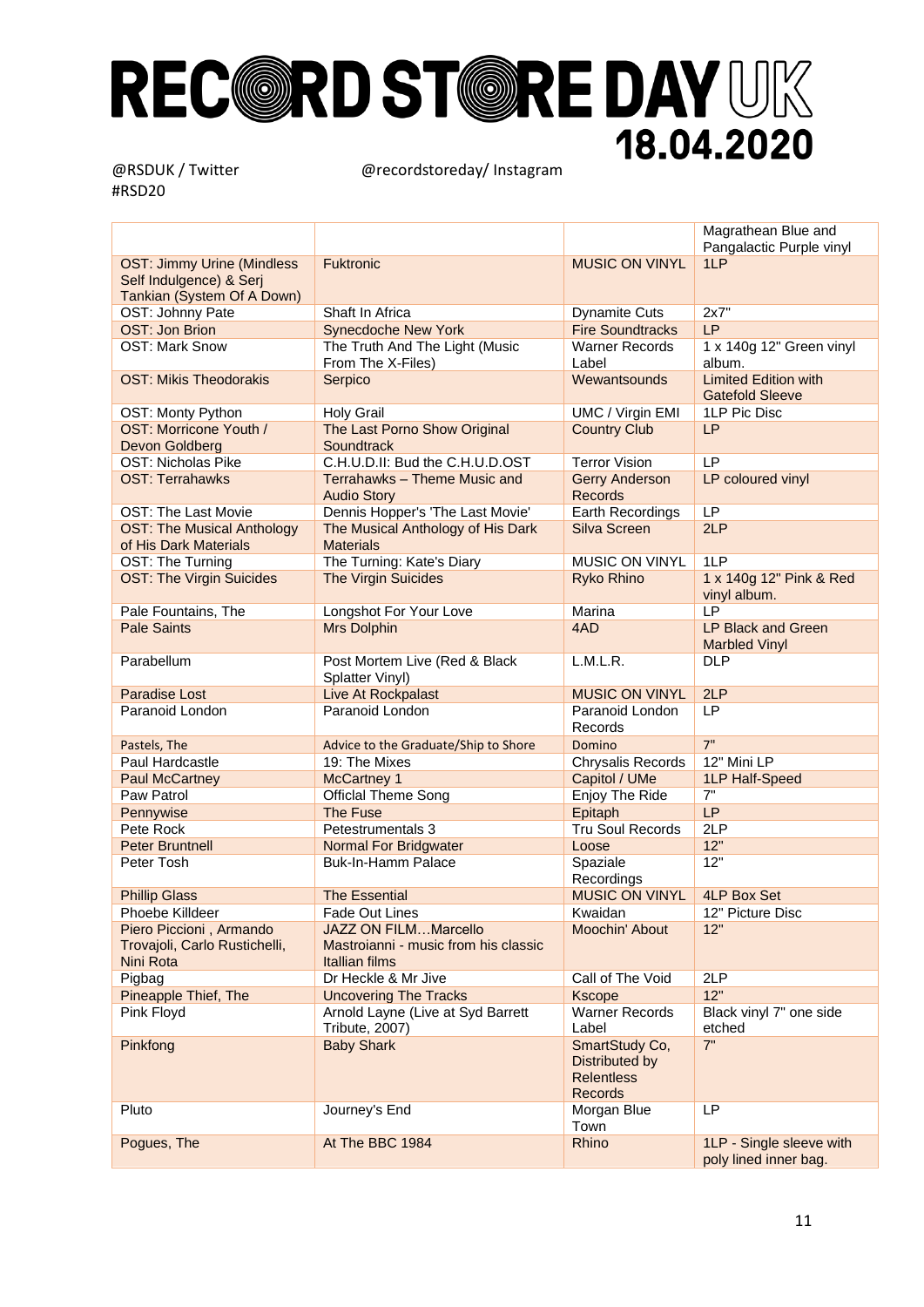| Predatur                               | Seen You Here                                           | on the dole<br>records                    | 7"                                                                             |
|----------------------------------------|---------------------------------------------------------|-------------------------------------------|--------------------------------------------------------------------------------|
| Pretenders                             | Live! At The Paradise Theater,<br>Boston 1980           | <b>Rhino Warner</b>                       | 1 x 140g 12" Red vinyl<br>album.                                               |
| <b>Primal Scream</b>                   | Loaded                                                  | <b>CMG</b>                                | 12" Single                                                                     |
| <b>Prince Fatty</b>                    | The Model ft Shniece Mcmenamin &<br>Horseman            | Evergreen<br>Recordings                   | 7"                                                                             |
| Qasim Naqvi                            | Beta                                                    | <b>Erased Tapes</b>                       | <b>MLP</b>                                                                     |
| RAH Band, The                          | <b>Producers Choice</b>                                 | <b>Atjazz Record</b><br>Company           | 2LP                                                                            |
| <b>Raised Fist</b>                     | Sound Of The Republic                                   | <b>Burning Heart</b><br>Records           | LP                                                                             |
| Ramones                                | It's Alive II                                           | <b>Rhino Warner</b>                       | 2 x 180g 12" Black vinyl<br>album.Side 4 etched.                               |
| Rare Pleasure                          | Let Me Down Easy                                        | South Street<br><b>Disco</b>              | 7"                                                                             |
| Ravi Shankar                           | <b>Chants Of India</b>                                  | <b>BMG / Dark Horse</b><br><b>Records</b> | 2LP - gatefold vinyl                                                           |
| <b>Raw Material</b>                    | <b>Raw Material</b>                                     | <b>SUNBEAM</b>                            | DOUBLE LP / HAND<br>NUMBERED GATEFOLD<br>SLEEVE / BOOKLET /<br>REPRO A3 POSTER |
| Replacements, The                      | The Complete Inconcerated Live                          | <b>Rhino Warner</b>                       | 3 x 180g 12" Black vinyl<br>album.                                             |
| Residents, The                         | Icky Flix                                               | New Ralph                                 | 2LP                                                                            |
| <b>Richard Spaven</b>                  | Spaven's 5ive                                           | Jazz re:freshed                           | Vinyl LP                                                                       |
| Robbie Basho                           | Selection From The Songs Of<br>Avatars                  | <b>Tompkins Square</b>                    | LP                                                                             |
| <b>Robert Parker</b>                   | I Caught You In A Lie                                   | <b>Nola</b>                               | 7"                                                                             |
| Robyn                                  | Robyn                                                   | UMC/Island                                | 2LP Coloured vinyl                                                             |
| <b>Roger Waters</b>                    | The Wall - Live in Berlin                               | <b>UMC/Virgin EMI</b>                     | 2LP                                                                            |
| Róisín Murphy                          | Incapable (Inc.Dimitri From Paris &<br>Aeroplane Remix) | <b>SKINT</b>                              | 12" Picture Disc                                                               |
| Rolling Stones, The                    | Metamorphosis                                           | <b>UMC/ABKCO</b>                          | 1LP                                                                            |
| Ron Carter                             | Stockholm                                               | <b>IN+OUT Records</b>                     | LP                                                                             |
| Ronnie Wood & Keith<br><b>Richards</b> | The First Barbarians - Live From<br><b>Kilburn</b>      | <b>Wooden Records</b>                     | 3 x 12" LP                                                                     |
| Rory Gallagher                         | <b>Cleveland Calling</b>                                | Chess/UMC                                 | 1LP                                                                            |
| 1LP                                    | Roxy Music - The Steven Wilson<br><b>Stereo Mix</b>     | <b>UMC/Virgin EMI</b>                     | 2LP                                                                            |
| Roy Redmond                            | Ain't that terrible / A Change Is<br>Gonna Come         | <b>Harlem Shuffle</b>                     | 7"                                                                             |
| Sam Burton                             | <b>Nothing Touches Me</b>                               | <b>Tompkins Square</b>                    | 7"                                                                             |
| Sam Smith                              | I Feel Love                                             | Capitol Records<br>UK                     | 1x12" single pic disc                                                          |
| Samantha Jones                         | A Girl Named Sam                                        | <b>Trading Places</b>                     | <b>LP</b>                                                                      |
| Sammy Massamba                         | 1990 - Beni Soit Ton Nom                                | <b>SM Productions</b>                     | LP                                                                             |
| Sandie Shaw                            | <b>Reviewing the Situation</b>                          | <b>UMC / Virgin EMI</b>                   | 2LP                                                                            |
| Sarathy Korwar                         | Otherland                                               | The Leaf Label                            | 12"                                                                            |
| Sasha                                  | <b>Scene Delete: The Remixes</b>                        | <b>Night Time</b><br><b>Stories</b>       | 2LP White Vinyl                                                                |
| Sea Girls                              | Call Me Out                                             | Polydor                                   | 12"                                                                            |
| Serge Gainsbourg                       | <b>Ces Petits Riens</b>                                 | <b>INA</b>                                | LP                                                                             |
| <b>Shakespears Sister</b>              | You're History (Remixes) [RSD 2020]                     | London Records                            | 12"                                                                            |
| <b>Shakespears Sister</b>              | #3                                                      | Do Yourself In                            | 2LP                                                                            |
| Shirley Collins & Davy<br>Graham       | Folk Roots, New Routes                                  | Decca                                     | LP                                                                             |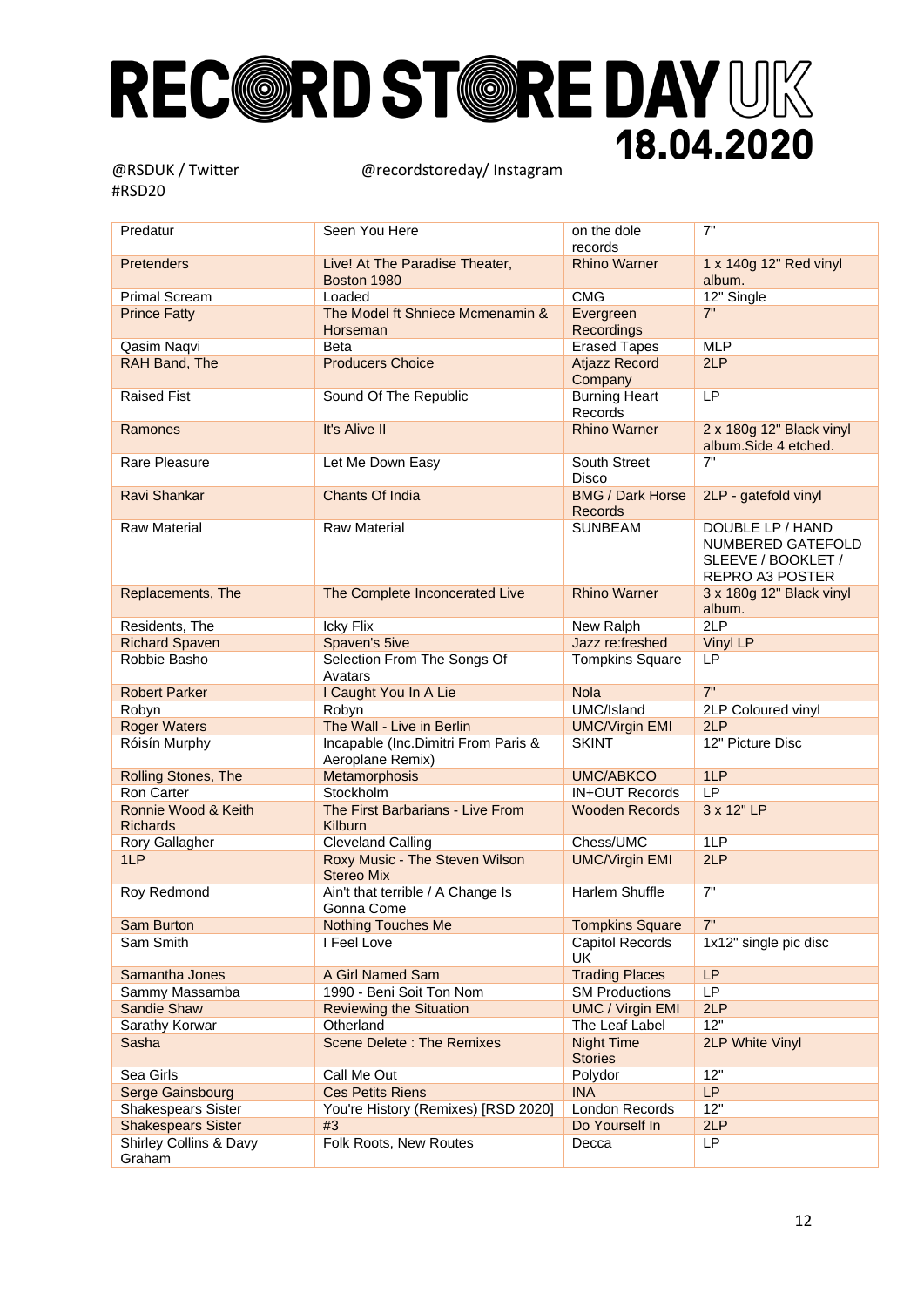| Sir Joe Quarterman & Free<br>Soul | Sir Joe Quarterman & Free Soul                                                | Mr Bongo                           | <b>LP</b>                                            |
|-----------------------------------|-------------------------------------------------------------------------------|------------------------------------|------------------------------------------------------|
| Situation feat.Andre Espeut       | Beyond Compare (Laroye Remixes)                                               | Situationism                       | 7"                                                   |
| <b>Skatt Bros.</b>                | <b>Walk The Night</b>                                                         | Spaziale<br>Recordings             | 12"                                                  |
| <b>Skid Row</b>                   | Slave to the Grind                                                            | Rhino Custom<br>Products           | 2 x 180g 12" Red vinyl<br>album.ROG.                 |
| <b>Skye</b>                       | <b>Keeping Secrets</b>                                                        | <b>Skye</b>                        | LP                                                   |
| Skyzoo & Pete Rock                | Retropolitan Instrumentals                                                    | Mello Music<br>Group               | <b>LP</b>                                            |
| <b>Slint</b>                      | Breadcrumb Trail b/w Good Morning,<br>Captain                                 | Touch & Go                         | 12" single                                           |
| Slowdive                          | Slowdive                                                                      | MUSIC ON VINYL                     | 12" EP                                               |
| <b>Snapped Ankles</b>             | 21 Metres to Hebden Bridge                                                    | The Leaf Label                     | <b>LP Leaf Green</b><br><b>Transparent Vinyl</b>     |
| So Solid Crew                     | 21 Seconds EP                                                                 | <b>UMC/Craft</b><br>Recordings     | Ultra-Clear Vinyl 12"                                |
| Soft Boys, The                    | I Wanna Destroy You / Near The Soft<br><b>Boys (40th Anniversary Edition)</b> | Yep Roc Records                    | 2x7" Gatefold                                        |
| Soft Cell                         | Mutant Moments E.P.                                                           | <b>Big Frock</b>                   | 10" Clear Vinyl                                      |
| <b>SOHN</b>                       | <b>SOHN Live with the Metropole</b><br><b>Orkest</b>                          | 4AD                                | <b>2LP Black</b>                                     |
| Spacehog                          | <b>Resident Alien</b>                                                         | <b>Real Gone Music</b>             | 2xLP                                                 |
| Spacemen 3                        | Threebie 3                                                                    | Space Age<br><b>Recordings</b>     | Single vinyl LP                                      |
| Specials, The                     | <b>Dubs</b>                                                                   | Two Tone<br>Records                | 10 Single                                            |
| Spectrum                          | <b>Forever Alien</b>                                                          | Space Age<br><b>Recordings</b>     | Double LP                                            |
| Stalawa ft Junior Demus           | Trod On                                                                       | Foreign Mind                       | 7"                                                   |
| <b>Status Quo</b>                 | Ma Kelly's Greasy Spoon                                                       | Sanctuary                          | LP - "fried egg" vinyl                               |
| <b>Steve Earle</b>                | Times Like These / It's About Blood                                           | New West<br>Records                | 7"                                                   |
| <b>Steve Maxwell Von Braund</b>   | The Return To Monster Planet                                                  | The Roundtable                     | <b>Vinyl LP</b>                                      |
| Storm Gordon                      | Diamond In The Heart                                                          | Wonderlust<br>Productions          | 12" EP                                               |
| <b>Studio One</b>                 | From The Vaults, Vol 2                                                        | <b>Studio One</b>                  | CD                                                   |
| Studio One                        | From The Vaults, Vol 2                                                        | Studio One                         | LP                                                   |
| Suede                             | See You In The Next Life                                                      | <b>Demon Records</b>               | LP x 180g Red<br>heavyweight Vinyl                   |
| Sugarhill Gang                    | Sugarhill Gang                                                                | MUSIC ON VINYL                     | 1LP                                                  |
| Sumy                              | Funkin' In Your Mind                                                          | <b>MUSIC ON VINYL</b>              | 12"                                                  |
| Sun Ra                            | Egypt '71                                                                     | Strut                              | 5xLP box set                                         |
| <b>Supergrass</b>                 | Caught By The Fuzz                                                            | Echo                               | 10" Single -<br>recycled/coloured/speckle<br>d vinyl |
| Surfer Blood                      | Astro Coast 10 Year Anniversary<br>Reissue                                    | Kanine Records                     | 2xLP                                                 |
| Sweet Inspirations, The           | The Sweet Inspirations                                                        | <b>Reel Music</b>                  | 12" LP                                               |
| T La Rock & Jazzy Jay             | It's Yours                                                                    | Partytime                          | 7"                                                   |
| <b>Taana Gardner</b>              | Taana Gardner & Kenton Nix's West<br><b>End Works</b>                         | Salsoul                            | 2xLP                                                 |
| Tailenders                        | #tailendersoftheworlduniteandtakeov<br>er                                     | <b>Bit Spicy That</b><br>Records   | 7inch colour mango                                   |
| <b>Tal Ross</b>                   | <b>Giant Shirley</b>                                                          | <b>Tidal Waves</b><br><b>Music</b> | 2XLP                                                 |
| Tangerine Dream                   | Phaedra - Tangerine Vinyl                                                     | <b>UMC/Virgin EMI</b>              | 2LP                                                  |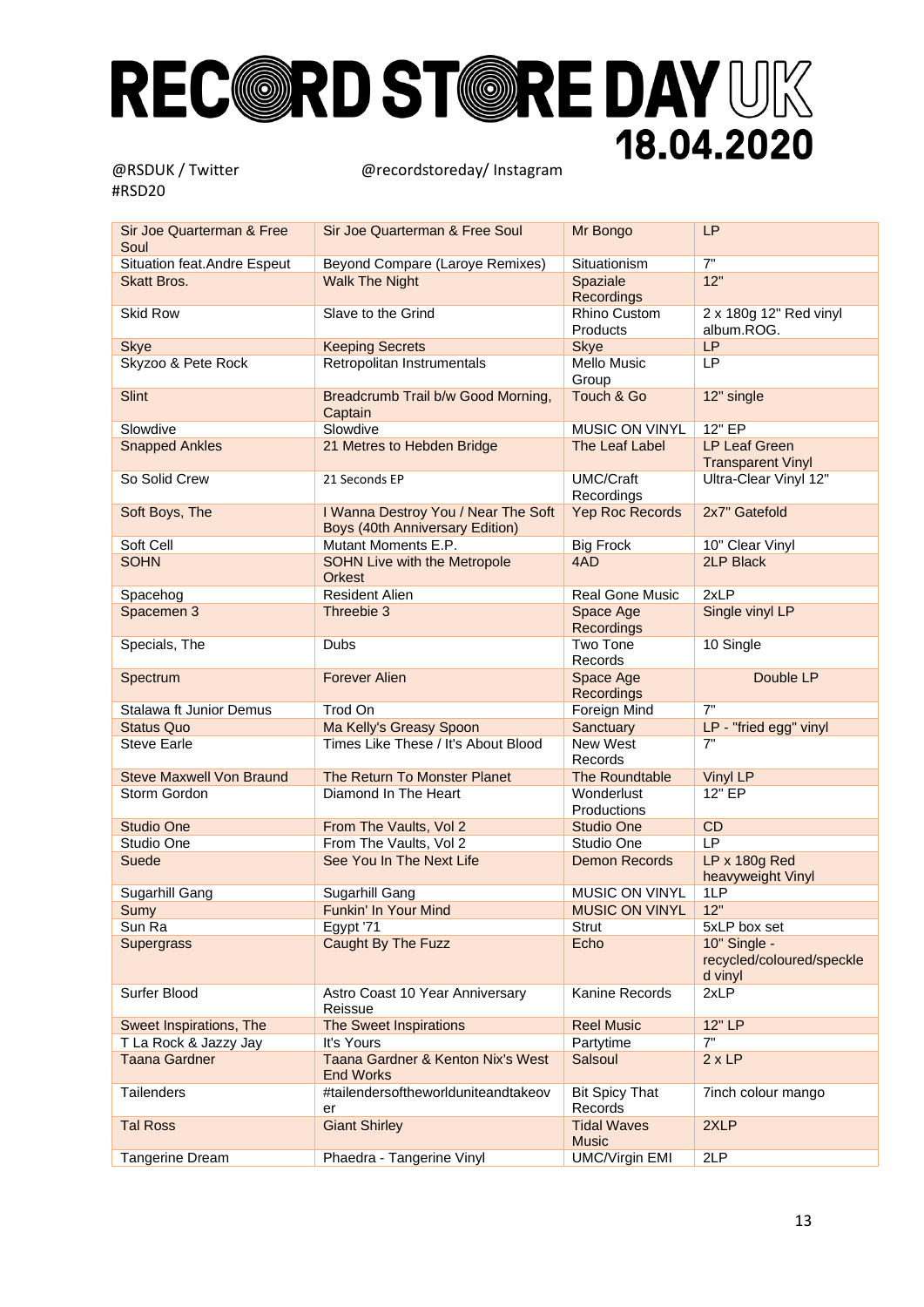| <b>Tegan And Sara</b>           | Tonight We're In The Dark Seeing<br>Colors                          | <b>Warner Records</b><br>Label               | 1 x 140g 12" Violet &<br>Black Splatter vinyl album.    |
|---------------------------------|---------------------------------------------------------------------|----------------------------------------------|---------------------------------------------------------|
| Telescopes, The                 | <b>Altered Perception</b>                                           | Space Age<br>Recordings                      | Double LP                                               |
| <b>Television Personalities</b> | Some Kind of Happiness: Singles<br>1995-1999                        | <b>Fire Records</b>                          | 2LP                                                     |
| <b>Tennis System</b>            | Fear of Knowing                                                     | Graveface                                    | LP                                                      |
| <b>Terry Edwards</b>            | Stop Trying To Sell Me Back My Past                                 | <b>Sartorial Records</b>                     | 2LP                                                     |
| <b>Terry Hall</b>               | Home                                                                | Heavenly                                     | 12"                                                     |
|                                 |                                                                     | Recordings                                   |                                                         |
| <b>Teskey Brothers, The</b>     | Live At The Forum                                                   | <b>Classics &amp; Jazz</b><br><b>UK</b>      | LP                                                      |
| That Will Be Lunch              | Play That Funky Music White Boy                                     | Scratchy                                     | 7" Col Vinyl                                            |
| The The                         | I WANT 2 B U                                                        | Cineola                                      | 7"                                                      |
| <b>Thelonious Monk</b>          | Palais Des Beaux-Arts 1963                                          | <b>Tidal Waves</b><br>Music                  | LP                                                      |
| <b>Thin Lizzy</b>               | Chinatown                                                           | <b>UMC/Mercury</b>                           | 2LP                                                     |
| Thomas Leer                     | <b>Emotional Hardware</b>                                           | Smitten Kitten                               | Digipack CD                                             |
| <b>Throwing Muses</b>           | Purgatory/Paradise                                                  | <b>Fire Records</b>                          | 2LP                                                     |
| Tim Key                         | Tim Key's Late Night Poetry<br>Programme                            | Demon Records                                | 2LP x coloured<br>heavyweight vinyl                     |
| <b>Timeless Legend</b>          | Synchronized                                                        | Expansion<br><b>Records</b>                  | LP                                                      |
| <b>Tito Puente</b>              | Dance Mania! (Volumes 1 & 2)                                        | Poppydisc                                    | 2XLP                                                    |
| <b>TLC</b>                      | <b>Waterfalls</b>                                                   | Legacy                                       | 12" Vinyl                                               |
| Tom Grennan                     | This Is The Place                                                   | Insanity                                     | 7" Vinyl                                                |
| <b>Tom Tom Club</b>             | <b>Genius Of Live</b>                                               | <b>Nacional Records</b>                      | LP                                                      |
| Tommy McGee                     | Now That I Have You                                                 | <b>TMG Records</b>                           | 12"                                                     |
| Tony Joe White                  | The Beginning                                                       | <b>New West</b>                              | LP                                                      |
|                                 |                                                                     | <b>Records</b>                               |                                                         |
| Toto                            | Live In Tokyo                                                       | Legacy                                       | Red 12" Vinyl                                           |
| Touchdown                       | Ease Your Mind / Aquadance                                          | <b>Record Shack</b>                          | 12"                                                     |
| <b>Tyler The Creator</b>        | Cherry Bomb                                                         | Legacy                                       | x2 LP Vinyl                                             |
| <b>Tyrannosaurus Rex</b>        | Unicorn                                                             | <b>UMC / Polydor</b>                         | 1LP Coloured vinyl                                      |
| U <sub>2</sub>                  | 11 O'Clock Tick Tock                                                | <b>UMC</b>                                   | 4 track 12" EP                                          |
| <b>UFO</b>                      | Live In Youngstown '78                                              | <b>Chrysalis Records</b>                     | 12" Double Vinyl                                        |
| <b>Ultravox</b>                 | Sleepwalk 2020 Stereo Mix                                           | <b>Chrysalis Records</b>                     | 12" Clear Vinyl                                         |
| <b>Underground Solution</b>     | Luv Dancin (30th Anniversary)                                       | <b>Strictly Rhythm</b>                       | 12"                                                     |
| Unrighteous Brothers, The       | Unchained Melody / You've Lost That<br>Lovin' Feeling               | <b>Lightning Rod</b><br>Records              | 7"                                                      |
| Valentines, The                 | 1967-1970                                                           | <b>Demon Records</b>                         | LP x 180g 'Peculiar' Black<br>& White heavyweight Vinyl |
| <b>Various Artists</b>          | The Blues Scene                                                     | Classics & Jazz<br><b>UK</b>                 | 2LP                                                     |
| <b>Various Artists</b>          | Doo Wop                                                             | Le Chant Du<br>Monde                         | LP                                                      |
| <b>Various Artists</b>          | Hillbillies in Hell: Volume X                                       | Iron Mountain<br>Analogue<br>Research        | <b>LP</b>                                               |
| <b>Various Artists</b>          | <b>Troubled Troubadours</b>                                         | <b>Iron Mountain</b><br>Analogue<br>Research | <b>LP</b>                                               |
| Various Artists                 | You Flexi Thing Vol 6                                               | R-E-P-E-A-T                                  | 7"                                                      |
| <b>Various Artists</b>          | Pin-Up Girls                                                        | <b>Vinyl Passion</b>                         | LP Coloured vinyl                                       |
| <b>Various Artists</b>          | Detroit Punk Archive presents "The<br>End of the Night (1976-1983)" | <b>Hold Fast</b>                             | 2xLP                                                    |
| <b>Various Artists</b>          | You Gotta Have Soul: Raw Sonoran<br>R&B and Funk (1957-1971)        | Zia Records                                  | LP                                                      |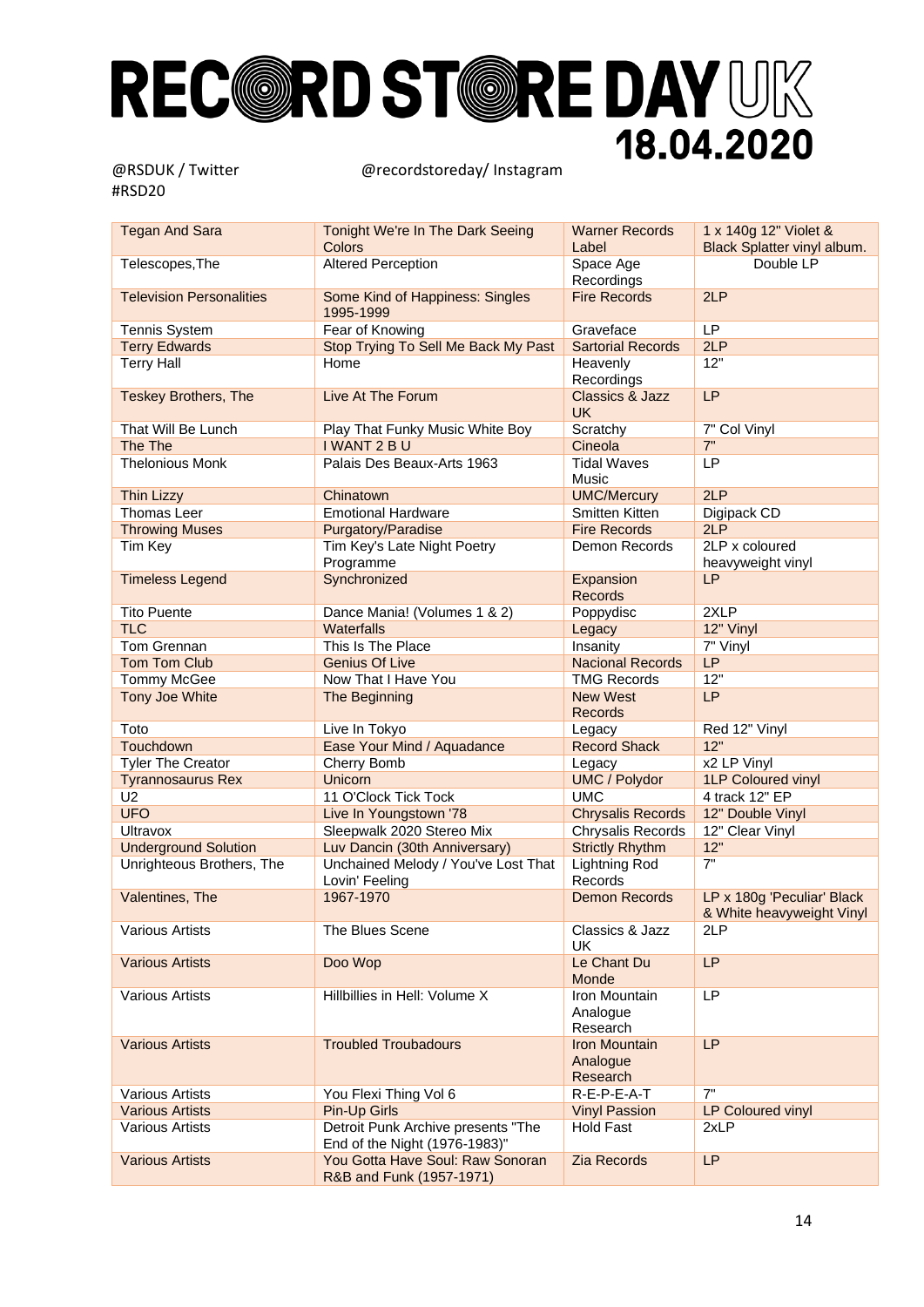| <b>Various Artists</b>                               | Soul Jazz Records Presents Studio<br>One 007 - Licenced to Ska                                   | Soul Jazz<br>Records                     | $7"$ box set                                              |
|------------------------------------------------------|--------------------------------------------------------------------------------------------------|------------------------------------------|-----------------------------------------------------------|
| <b>Various Artists</b>                               | Soul Jazz Records Presents Studio<br><b>One Rockers</b>                                          | Soul Jazz<br><b>Records</b>              | LP                                                        |
| <b>Various Artists</b>                               | Wick Records Battle Of The Bands<br>Vol.1                                                        | <b>Wick Records</b>                      | LP                                                        |
| <b>Various Artists</b>                               | Dance Craze                                                                                      | <b>Two Tone</b><br><b>Records</b>        | LP                                                        |
| <b>Various Artists</b>                               | The Ladies of Too Slow to Disco<br>Vol.2                                                         | How Do You Are?                          | 2LP                                                       |
| <b>Various Artists</b>                               | Brazil 45s Boxset/curated by DJ<br>Format                                                        | Mr Bongo                                 | 5 x 7" Clamshell Boxset                                   |
| <b>Various Artists</b>                               | Jet Star Meets Hospital                                                                          | <b>Hospital Records</b>                  | LP                                                        |
| <b>Various Artists</b>                               | <b>Flow</b>                                                                                      | <b>Mercury KX</b>                        | <b>LP Coloured</b>                                        |
| <b>Various Artists</b>                               | <b>Champion Classics</b>                                                                         | Champion<br>Records                      | 6 x 12" Box set                                           |
| <b>Various Artists</b>                               | <b>Kiss Kiss Bang Bang</b>                                                                       | Where Its At Is<br><b>Where You Are</b>  | $2 \times 7"$                                             |
| <b>Various Artists</b>                               | <b>Pyramid Pieces</b>                                                                            | The Roundtable                           | Vinyl LP                                                  |
| <b>Various Artists</b>                               | Psyché France, Vol.6 (1960 - 70)                                                                 | <b>WM France Back</b><br>Catalogue       | 1 x 140g 12" Black vinyl<br>album                         |
| <b>Various Artists</b>                               | Music For Dreams: Summer<br>Sessions 2020                                                        | <b>Music For Dreams</b>                  | LP                                                        |
| <b>Various Artists</b>                               | <b>Nativity in Black</b>                                                                         | <b>Real Gone Music</b>                   | 2xLP                                                      |
| <b>Various Artists</b>                               | Behind The Dykes - Beat, Blues And<br>Psychedelic Nuggets From The<br>Lowlands 1964 - 1972 (2Lp) | <b>MUSIC ON VINYL</b>                    | 2LP                                                       |
| <b>Various Artists</b>                               | <b>Cleveland Confidential</b>                                                                    | <b>Superior Viaduct</b>                  | LP                                                        |
| <b>Various Artists</b>                               | Sweet Relief: A Benefit For Victoria<br>Williams                                                 | Legacy                                   | 2LP Vinyl                                                 |
| <b>Various Artists</b>                               | The Beat Scene                                                                                   | <b>Classics &amp; Jazz</b><br><b>UK</b>  | 2LP                                                       |
| <b>Various Artists</b>                               | The Rock And Roll Scene                                                                          | Classics & Jazz<br>UK                    | 2LP                                                       |
| <b>Various Artists</b>                               | <b>The Girls Scene</b>                                                                           | <b>Classics &amp; Jazz</b><br><b>UK</b>  | 2LP                                                       |
| <b>Various Artists</b>                               | The Ska (From Jamaica)                                                                           | Trojan                                   | 1LP                                                       |
| <b>Various Artists</b>                               | Detroit A-Go-Go                                                                                  | Detroit A-Go-Go                          | 10"                                                       |
| <b>Various Artists</b>                               | Hi Tide Groove                                                                                   | Fat Possum                               | 12"                                                       |
| <b>Various Artists</b>                               | <b>Soul Jazz Records</b><br>PresentsBrazilian Funk Power -<br>Brazilian Funk & Samba Soul        | Soul Jazz<br><b>Records</b>              | 7" box set                                                |
| Various Artists - A Mikey<br><b>Dread Production</b> | <b>His Imperial Majesty</b>                                                                      | MUSIC ON VINYL                           | 10"                                                       |
| <b>Vaselines/Pooh Sticks</b>                         | <b>Split</b>                                                                                     | <b>Glass Modern</b>                      | 7"                                                        |
| Wake, The                                            | Here Comes Everybody                                                                             | <b>Factory Benelux</b>                   | $LP + 7"$                                                 |
| Warmduscher                                          | <b>European Cowboy</b>                                                                           | The Leaf Label                           | 12"                                                       |
| <b>Warsaw Pakt</b>                                   | Needle Time                                                                                      | Munster                                  | $LP+7"$                                                   |
| <b>We Are Scientists</b>                             | With Love and Squalor - Live in<br>Woodstock 1969                                                | 100%                                     | LP.Pink, Green & Blue<br><b>Psychedelic Triple Colour</b> |
| Wedding Present, The                                 | Shaun Keaveny Session No Panama<br>don't ask me                                                  | Hatch                                    | colour 7"                                                 |
| <b>Whiskey Myers</b>                                 | Firewater                                                                                        | Snakefarm<br><b>Records</b>              | 2x12"                                                     |
| <b>Whiskey Myers</b>                                 | <b>Early Morning Shakes</b>                                                                      | Snakefarm<br>Records                     | 2x12"                                                     |
| Who, The                                             | A Quick Live One                                                                                 | The Monterey<br><b>International Pop</b> | LP                                                        |